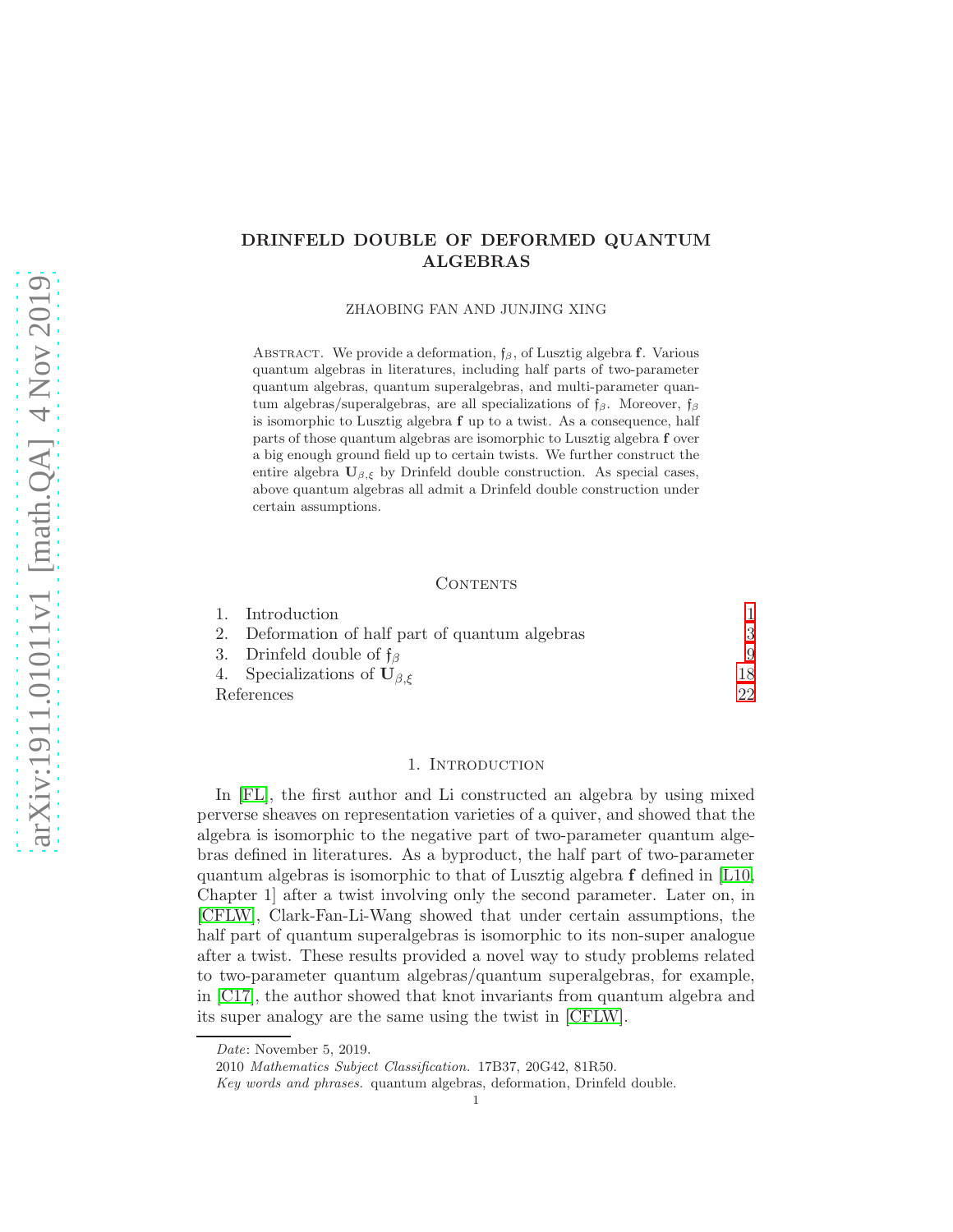It's a natural question how far the above results can be generalized to? In this paper, we provide a deformation  $f_\beta$  of the Lusztig algebra f associated with a Cartan datum  $(I, \cdot)$  over  $\mathbb{F}$ , where  $\mathbb{F}$  is a ground field containing  $\mathbb{Q}(v)$ and  $\alpha, \beta : \mathbb{N}[I] \times \mathbb{N}[I] \to \mathbb{F}$  are two multiplicative bilinear forms. Various quantum algebras in literatures, including two-parameter quantum algebras in [\[FL\]](#page-21-1), quantum superalgebras in [\[CHW\]](#page-21-5), multi-parameter quantum algebras in [\[HPR\]](#page-21-6) and multi-parameter quantum superalgebras in [\[KKO\]](#page-21-7), are all specializations of  $f_\beta$ . We further show the following theorem (Theorem [1](#page-5-0) in Section [2.2\)](#page-5-1).

**Theorem A** For all homogenous elements  $x, y \in \mathfrak{f}_{\beta}$ , let  $x * y = \gamma(|x|, |y|)$ xy, then

$$
(\mathfrak{f}_{\beta}\, ,\ *)\simeq \mathbf{f}\otimes_{\mathbb{Q}(v)}\mathbb{F},
$$

where  $\gamma : \mathbb{N}[I] \times \mathbb{N}[I] \to \mathbb{F}$  is a multiplicative bilinear form satisfying [\(5\)](#page-5-2).

As special cases, Theorem A shows that half parts of those quantum algebras are isomorphic to Lusztig algebra f after certain twists. This partially answers the earlier question we raised. Theorem A also indicates that there might be some relationships among the representations of those quantum algebras. In fact, in [\[FLL\]](#page-21-8), Fan-Li-Lin proved that the categories of weight modules of those quantum algebras are all equivalent.

We note that the twisted  $\ast$ -product on  $f_\beta$  is a variant of the deformations defined in [\[FL,](#page-21-1) Section 4] (resp. [\[CFLW,](#page-21-3) Section 2]) relating one-parameter quantum groups to its two-parameter analogy (resp. super analogy). Surprisingly, the choice of  $\gamma(-,-)$  in Theorem A is not unique. So Theorem A not only generalizes the results in [\[FL\]](#page-21-1) (resp. [\[CFLW\]](#page-21-3)) to other quantum algebras, but also discovers new phenomena for two-parameter quantum algebras (resp. quantum superalgebras).

Drinfeld [\[D87\]](#page-21-9) built a braided Hopf algebra out of any finite-dimensional Hopf algebra with the invertible antipode, which is called "the Drinfeld double construction", providing the solution of the Yang-Baxter equation. In recent years, Drinfeld doubles have been studied by various authors as a useful tool of recovering the entire quantum groups from half parts. Xiao [\[X97\]](#page-21-10) got a complete realization of quantum groups by applying the reduced form of the Drinfeld double of a Hall algebra to the generic composition algebra. Benkart-Witherspoon [\[BW\]](#page-21-11) characterized two-parameter quantum groups of type A as the Drinfeld double of the certain Hopf subalgebras with respect to a skew-dual paring. Following this work, Bergeron-Gao-Hu [\[BGH\]](#page-21-12) provided the Drinfeld double construction of two-parameter quantum groups of types B, C and D. Moreover, Hu-Rosso-Zhang [\[HRZ\]](#page-21-13), Hu-Zhang [\[HZ\]](#page-21-14) and Gao-Hu-Zhang [\[GHZ\]](#page-21-15) gave the Drinfeld double construction of two-parameter quantum affine algebras  $U_{r,s}(\widehat{\mathfrak{sh}_n})$ ,  $U_{r,s}(C_n^{(1)})$  and  $U_{r,s}(C_2^{(1)})$  $\binom{1}{2}$ , respectively.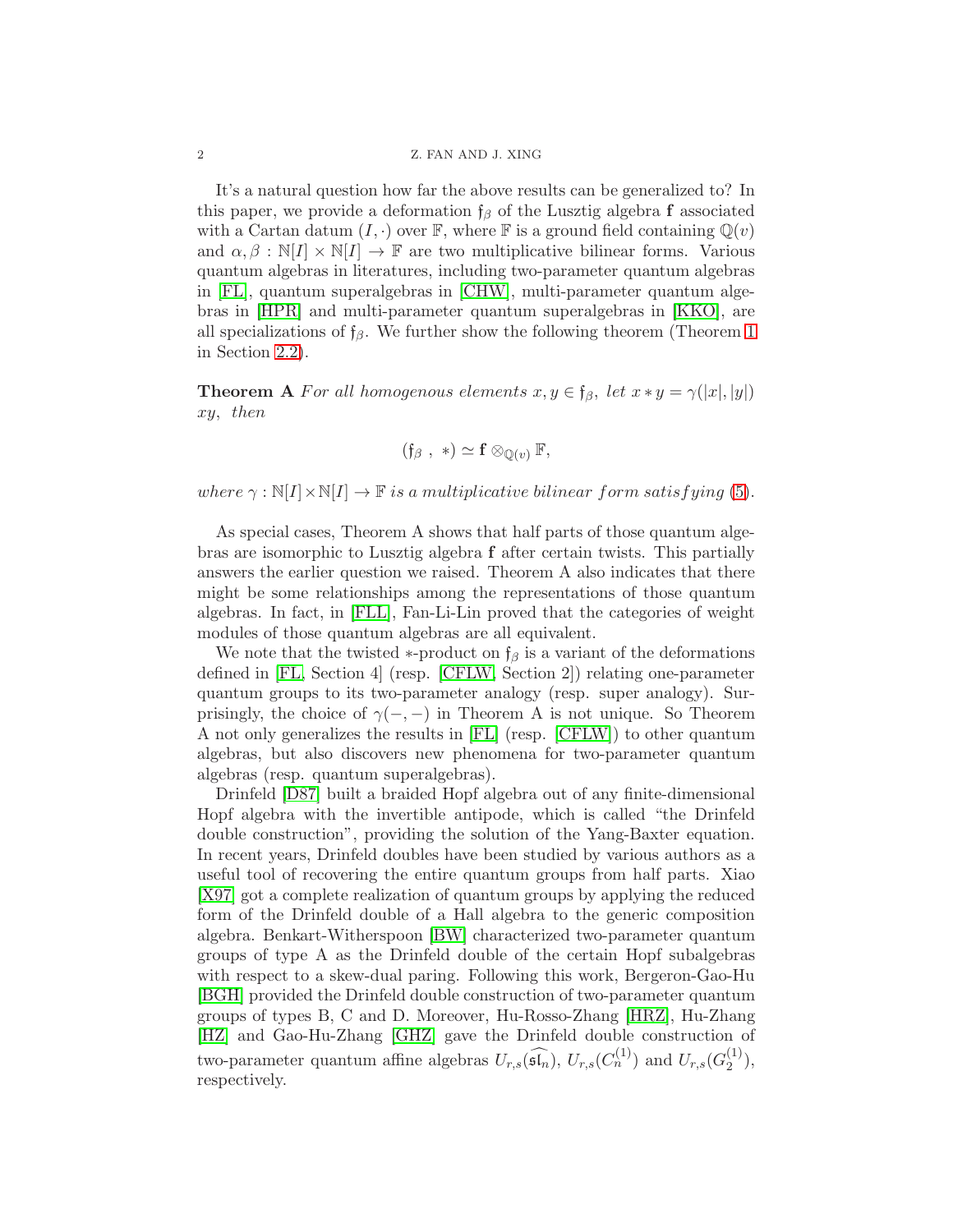In this paper, we study the entire quantum group of the algebra  $f_\beta$  by constructing a Drinfeld double  $\mathbf{U}_{\beta,\xi}$ , where  $\xi : \mathbb{N}[I] \times \mathbb{N}[I] \to \mathbb{F}$  is a symmetric multiplicative bilinear form. As special cases, two-parameter quantum algebras, quantum superalgebras, and multi-parameter quantum algebras/superalgebras all admit a Drinfeld double construction.

This paper is organized as follows. In Section [2,](#page-2-0) we provide the deformation  $f_\beta$  of Lusztig algebra f in [\[L10,](#page-21-2) Chapter 1] and show that  $f_\beta$  is isomorphic to the ordinary quantum algebra up to a twist. In Section [3,](#page-8-0) we construct the Drinfeld double,  $U_{\beta,\xi}$ , of the algebra  $f_{\beta}$  as a Hopf algebra. In Section [4,](#page-17-0) we provide various specializations of  $U_{\beta,\xi}$  which are shown to be isomorphic to various quantum algebras in literatures.

Acknowledgements.The first author thanks Zongzhu Lin for earlier discussions which motivate this project. We thank Yiqiang Li, Sean Clark and Weiqiang Wang for fruitful collabrations, which provided some examples for this project. Z. Fan is partially supported by the NSF of China grant 11671108, the NSF of Heilongjiang Province grant LC2017001 and the Fundamental Research Funds for the central universities GK2110260131.

# 2. Deformation of half part of quantum algebras

<span id="page-2-0"></span>In this section, we provide a deformation,  $f_\beta$ , of the Lusztig algebra in [\[L10,](#page-21-2) Chapter 1] depending on two multiplicative bilinear forms  $\alpha, \beta$ :  $\mathbb{N}[I] \times \mathbb{N}[I] \to \mathbb{F}$  and study some examples of  $f_{\beta}$ .

<span id="page-2-1"></span>2.1. Deformation of the Lusztig algebra. Let us fix a Cartan datum  $(I, \cdot)$ . We simply write  $d_i = \frac{i \cdot i}{2}$  and  $a_{ij} = 2 \frac{i \cdot j}{i \cdot i}$ . Let v be an indeterminate. We set  $v_i = v^{d_i}$  for all  $i \in I$ . Given a field  $\mathbb F$  containing  $\mathbb Q(v)$ , let  $\alpha, \beta$ :  $N[I] \times N[I] \rightarrow \mathbb{F}$  be two multiplicative bilinear forms satisfying the following properties:

(i)  $\beta(i, j)\alpha(j, i) = \beta(j, i)\alpha(i, j), \quad \forall i, j \in I;$ 

(ii)  $\beta(i, j)\beta(j, i) = 1$ ,  $\forall i, j \in I$ , we further assume that  $\beta(i, i) = 1$ .

Let  $\mathfrak f$  be the free unital associative F-algebra generated by  $\{\theta_i, i \in I\}$ . The algebra  $\mathfrak f$  is an N[I]-graded algebra if we set the grading of  $\theta_i$  to be i. For any homogenous element  $x \in \mathfrak{f}$ , we denote by |x| the grading of x.

We define an algebra structure on  $\mathfrak{f} \otimes \mathfrak{f}$  by

$$
(x_1 \otimes x_2)(y_1 \otimes y_2) = v^{-|y_1| \cdot |x_2|} \beta(|x_2|, |y_1|) x_1 y_1 \otimes x_2 y_2,
$$

for any homogenous elements  $x_2, y_1 \in \mathfrak{f}$ .

Let  $r: \mathfrak{f} \to \mathfrak{f} \otimes \mathfrak{f}$  be the F-algebra homomorphism such that

$$
r(\theta_i) = \theta_i \otimes 1 + 1 \otimes \theta_i, \quad \forall i \in I.
$$

**Proposition 1.** There is a unique symmetric bilinear form  $(-,-): \mathfrak{f} \times \mathfrak{f} \to$ F such that

(a)  $(1,1) = 1$  and  $(\theta_i, \theta_j) = \delta_{ij} (1 - v_i^{-2})^{-1}, \quad \forall i, j \in I;$ (b)  $(x, y'y'') = (r(x), y' \otimes y'')$ ,  $\forall x, y', y'' \in \mathfrak{f}$ ;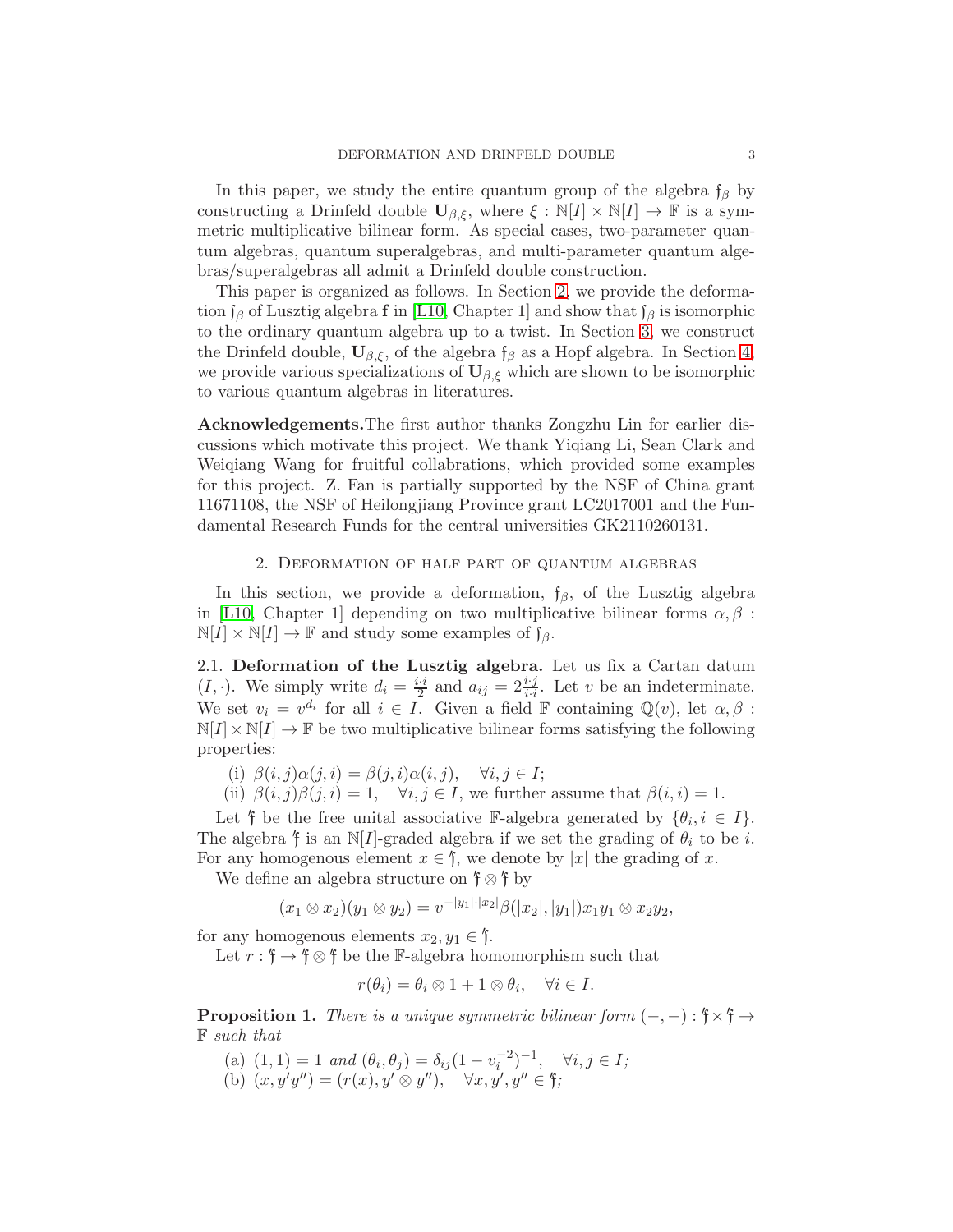(c)  $(x'x'', y) = (x' \otimes x'', r(y)), \quad \forall x', x'', y \in \mathfrak{f}.$ Here the bilinear form on  $\mathfrak{f} \otimes \mathfrak{f}$  is defined by

$$
(x_1 \otimes x_2, y_1 \otimes y_2) = \alpha(|x_1|, |x_2|)(x_1, y_1)(x_2, y_2),
$$

for any homogenous elements  $x_1, x_2, y_1, y_2 \in \mathfrak{f}$ .

Proof. The proof for Proposition 13 in [\[FL\]](#page-21-1) works through if we replace  $t^{2(2\delta_{ij}\Omega_{ii}-\Omega_{ij})}$  and  $t^{\Omega_{ji}-\Omega_{ij}}$  by corresponding bilinear forms  $\alpha(i,j)$  and  $\beta(i,j)$ , respectively. For part (c), one need use the property (i).  $\Box$ 

Let  $\mathfrak J$  be the radical of the bilinear form  $(-,-)$ . It is clear that  $\mathfrak J$  is a two-sided ideal of  $\mathfrak f$ . Denote the quotient algebra of  $\mathfrak f$  by  $\mathfrak J$  by

$$
\mathfrak{f}_{\beta}=\mathfrak{f}/\mathfrak{J}.
$$

For any  $i \in I$ , let  $r_i(\text{resp. } i) : \mathfrak{f} \to \mathfrak{f}$  be the unique linear map satisfying the following properties:

$$
r_i(1) = 0, r_i(\theta_j) = \delta_{ij}, \forall j \in I \text{ and } r_i(xy) = v^{-i \cdot |y|} \beta(i, |y|) r_i(x) y + x r_i(y);
$$
  

$$
i r(1) = 0, i r(\theta_j) = \delta_{ij}, \forall j \in I \text{ and } i r(xy) = i r(x) y + v^{-i \cdot |x|} \beta(|x|, i) x_i r(y).
$$

By an induction on |x|, we can show that  $r(x) = r_i(x) \otimes \theta_i$  (resp.  $r(x) =$  $\theta_i \otimes_i r(x)$  plus other terms. By this property, we have the following lemma.

**Lemma 1.** (a) For any  $x, y \in \mathfrak{f}$ , we have

 $(y\theta_i, x) = \alpha(|y|, i)(y, r_i(x))(\theta_i, \theta_i)$  and  $(\theta_i y, x) = \alpha(i, |y|)(\theta_i, \theta_i)(y, i r(x)).$ 

(b) For any  $i \in I$ , the linear maps  $i r, r_i : f \rightarrow f$  send  $\mathfrak J$  to itself.

By using the same argument as that for Lemma 1.2.15 in [\[L10\]](#page-21-2), we have the following lemma.

<span id="page-3-0"></span>**Lemma 2.** If a homogenous element  $x \in \mathfrak{f}_{\beta}$  satisfies that  $r_i(x) = 0$  (resp.  $i r(x) = 0$  for all  $i \in I$ , then  $x = 0$ .

For any  $n \in \mathbb{N}$  and  $c \in \mathbb{F}$ , we set

$$
[n]_c = \frac{c^n - c^{-n}}{c - c^{-1}}, \quad [n]_c^! = \prod_{k=1}^n [k]_c \text{ and } \begin{bmatrix} n \\ k \end{bmatrix}_c = \frac{[n]_c^!}{[k]_c^! [n - k]_c^!}.
$$

Let

$$
\theta_i^{(n)} = \frac{\theta_i^n}{[n]_{v_i}^!}.
$$

By using  $(1 \otimes \theta_i)(\theta_i \otimes 1) = v_i^{-2}(\theta_i \otimes 1)(1 \otimes \theta_i)$  and the quantum binomial formula in [\[L10,](#page-21-2) Section 1.3.5], we have the following lemma.

<span id="page-3-1"></span>**Lemma 3.** We have 
$$
{}_ir(\theta_i^{(n)}) = v_i^{-(n-1)}\theta_i^{(n-1)}
$$
 for any  $n \in \mathbb{N}$  and  $i \in I$ .

<span id="page-3-2"></span>**Proposition 2.** The generators  $\theta_i$  of  $f_\beta$  satisfy the following relations.

$$
\sum_{k+k'=1-a_{ij}} (-1)^k \beta(i,j)^{-k} \theta_i^{(k)} \theta_j \theta_i^{(k')} = 0, \quad \forall i \neq j \in I.
$$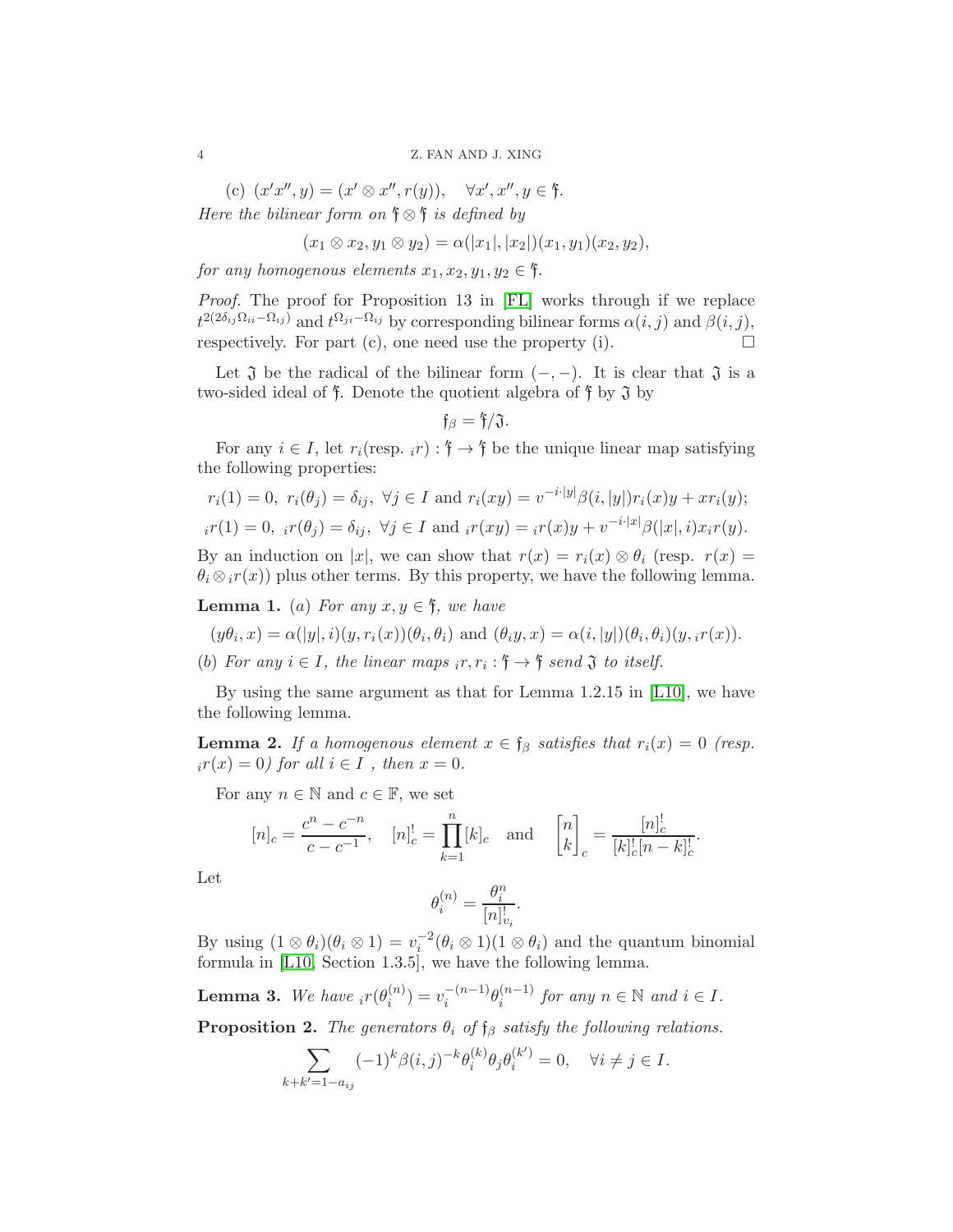Proof. For simplicity, we write

<span id="page-4-3"></span>(1) 
$$
D_{ij} := \sum_{k+k'=1-a_{ij}} (-1)^k \beta(i,j)^{-k} \theta_i^{(k)} \theta_j \theta_i^{(k')}, \quad \forall i \neq j \in I.
$$

By Lemma [2,](#page-3-0) we only need to show that  $\iota r(D_{ij}) = 0$  for any  $l \in I$ . It is clear that

<span id="page-4-0"></span>(2) <sup>l</sup>r(Dij ) = 0, if l 6= i, j.

By Lemma [3](#page-3-1) and the definition of  $_i r$ , we have

$$
i^{r}(\theta_{i}^{(k)}\theta_{j}\theta_{i}^{(k')}) = i^{r}(\theta_{i}^{(k)}\theta_{j})\theta_{i}^{(k')} + v^{-i \cdot (ki+j)}\beta (ki+j,i)v_{i}^{-(k'-1)}\theta_{i}^{(k)}\theta_{j}\theta_{i}^{(k'-1)}
$$
  
\n
$$
= v_{i}^{-(k-1)}\theta_{i}^{(k-1)}\theta_{j}\theta_{i}^{(k')} + v^{-i \cdot (ki+j)}\beta (j,i)v_{i}^{-(k'-1)}\theta_{i}^{(k)}\theta_{j}\theta_{i}^{(k'-1)}
$$
  
\n
$$
= v_{i}^{-(k-1)}\theta_{i}^{(k-1)}\theta_{j}\theta_{i}^{(k')} + v_{i}^{-k}\beta (j,i)\theta_{i}^{(k)}\theta_{j}\theta_{i}^{(k'-1)}.
$$

So  $_i r(D_{ij})$  is equal to

$$
\sum_{1 \leq k \leq 1 - a_{ij}} (-1)^k v_i^{-(k-1)} \beta(i,j)^{-k} \theta_i^{(k-1)} \theta_j \theta_i^{(k')}
$$
  
+ 
$$
\sum_{0 \leq k \leq -a_{ij}} (-1)^k v_i^{-k} \beta(i,j)^{-(k+1)} \theta_i^{(k)} \theta_j \theta_i^{(k'-1)}
$$
  
= 
$$
\sum_{0 \leq k \leq -a_{ij}} (-1)^{(k+1)} v_i^{-k} \beta(i,j)^{-(k+1)} \theta_i^{(k)} \theta_j \theta_i^{(k'-1)}
$$
  
+ 
$$
\sum_{0 \leq k \leq -a_{ij}} (-1)^k v_i^{-k} \beta(i,j)^{-(k+1)} \theta_i^{(k)} \theta_j \theta_i^{(k'-1)}.
$$

By comparing the exponents of  $v_i$  and  $\beta(i, j)$ , we have

$$
(3) \t\t\t i r(D_{ij}) = 0.
$$

By Lemma [3](#page-3-1) and the definition of  $j r$  again, we have

<span id="page-4-1"></span>
$$
j\mathcal{r}(\theta_i^{(k)}\theta_j\theta_i^{(k')}) = v^{-kj \cdot i}\beta(ki,j)\theta_i^{(k)}\theta_i^{(k')}.
$$

So  $_jr(D_{ij})$  is equal to

$$
\sum_{k+k'=1-a_{ij}} (-1)^k v^{-kj \cdot i} \theta_i^{(k)} \theta_i^{(k')}
$$
  
= 
$$
\sum_{k+k'=1-a_{ij}} (-1)^k v_i^{-ka_{ij}} \begin{bmatrix} 1-a_{ij} \\ k \end{bmatrix}_{v_i} \theta_i^{(1-a_{ij})}.
$$

By Section 1.3.4 in [\[L10\]](#page-21-2),

<span id="page-4-2"></span>
$$
\sum_{k+k'=1-a_{ij}} (-1)^k v_i^{-ka_{ij}} \begin{bmatrix} 1-a_{ij} \\ k \end{bmatrix}_{v_i} = 0.
$$

So we have

$$
(4) \t\t\t jr(Dij) = 0.
$$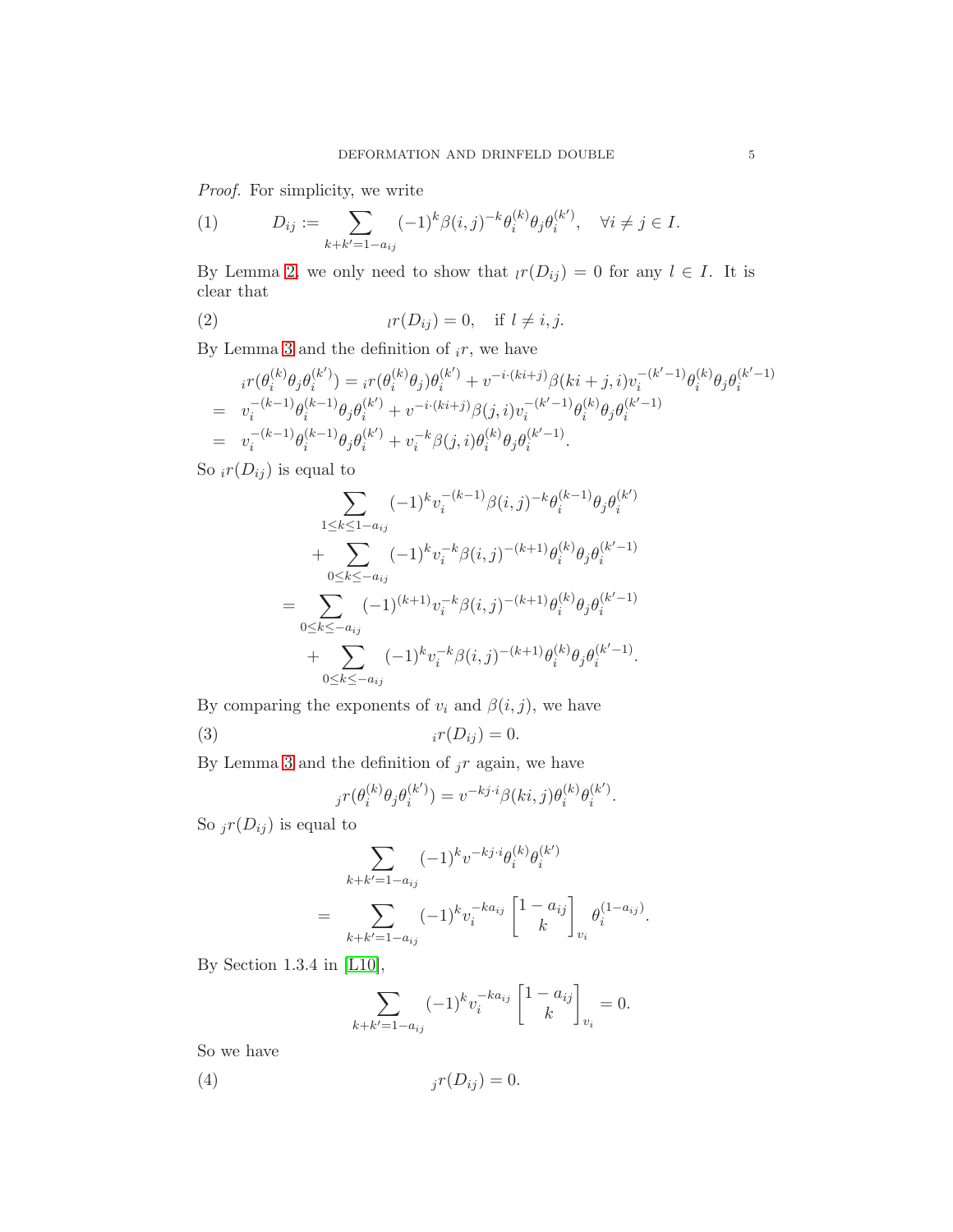Proposition follows  $(2),(3)$  $(2),(3)$  and  $(4)$ .

<span id="page-5-1"></span>2.2. Relation to the Lusztig algebra. Recall the definition of  $\beta(-,-)$ from the Section [2.1.](#page-2-1) We assume that there exits a multiplicative bilinear form  $\gamma : \mathbb{N}[I] \times \mathbb{N}[I] \to \mathbb{F}$  satisfying the following property:

(5) 
$$
\gamma(i,j) = \gamma(j,i)\beta(j,i), \quad \forall i,j \in I.
$$

We define a new multiplication " $*$ " on  $f_\beta$  as follows.

<span id="page-5-2"></span>
$$
x * y = \gamma(|x|, |y|)xy
$$
, for all homogeneous elements  $x, y \in \mathfrak{f}_{\beta}$ .

Recall that f is Lusztig algebra defined in [\[L10,](#page-21-2) Chapter 1] associated to a Cartan datum  $(I, \cdot)$ . Let  $f_{\mathbb{F}} = f \otimes_{\mathbb{O}(v)} \mathbb{F}$ .

<span id="page-5-0"></span>**Theorem 1.** If there exists  $\gamma(-,-)$  satisfying [\(5\)](#page-5-2), then the map  $\eta : (\mathfrak{f}_{\beta}, *) \rightarrow$  $\mathbf{f}_{\mathbb{F}}$  sending  $\theta_i$  to  $\theta_i$  for all  $i \in I$  is an algebra isomorphism.

*Proof.* By using [\(5\)](#page-5-2) and Proposition [2,](#page-3-2) the algebra  $(f_\beta, *)$  is generated by  $\theta_i, i \in I$  and subjects to the following relations:

$$
D'_{ij} := \sum_{k+k'=1-a_{ij}} (-1)^k \begin{bmatrix} 1-a_{ij} \\ k \end{bmatrix}_{v_i} \theta_i^{*k} * \theta_j * \theta_i^{*k'} = 0.
$$

Thus,

$$
\eta(D'_{ij}) = \sum_{k+k'=1-a_{ij}} (-1)^k \begin{bmatrix} 1 - a_{ij} \\ k \end{bmatrix}_{v_i} \theta_i^k \theta_j \theta_i^{k'} = 0.
$$

This finishes the proof.

<span id="page-5-4"></span>**Remark 1.** In general, the choice of  $\gamma(-,-)$  satisfying [\(5\)](#page-5-2) is not unique if it exists. Therefore the twist in Theorem [1](#page-5-0) is not unique.

<span id="page-5-5"></span>2.3. **Examples.** In this subsection, we shall give some examples of  $f_\beta$ . Although the results for Examples [1](#page-5-3) and [2](#page-6-0) have been found in [\[FL\]](#page-21-1) and [\[CFLW\]](#page-21-3), respectively, by Remark [1,](#page-5-4) the twists in Examples [1](#page-5-3) and [2](#page-6-0) are not unique. We shall provide a new twist for two-parameter quantum algebras (resp. quantum superalgebras). To the best of our knowledge, results for Examples [3,](#page-7-0) [4](#page-7-1) and [5](#page-8-1) are new in literatures.

<span id="page-5-3"></span>**Example 1.** We briefly review the two-parameter quantum algebra  $f_{v,t}$ defined in  $[FL]$ , where  $t$  is the second indeterminate.

For a fixed Cartan datum  $(I, \cdot)$ , let  $\Omega = (\Omega_{ij})_{i,j\in I}$  be an integer matrix satisfying that

- (a)  $\Omega_{ii} \in \mathbb{Z}_{>0}, \, \Omega_{ij} \in \mathbb{Z}_{\leq 0}$  for all  $i \neq j \in I$ ;
- (b)  $\frac{\Omega_{ij} + \Omega_{ji}}{\Omega_{ii}} \in \mathbb{Z}_{\leq 0}$  for all  $i \neq j \in I$ ;
- (c) the greatest common divisor of all  $\Omega_{ii}$  is equal to 1;
- (d)  $i \cdot j = \Omega_{ij} + \Omega_{ji}, \quad \forall i, j \in I.$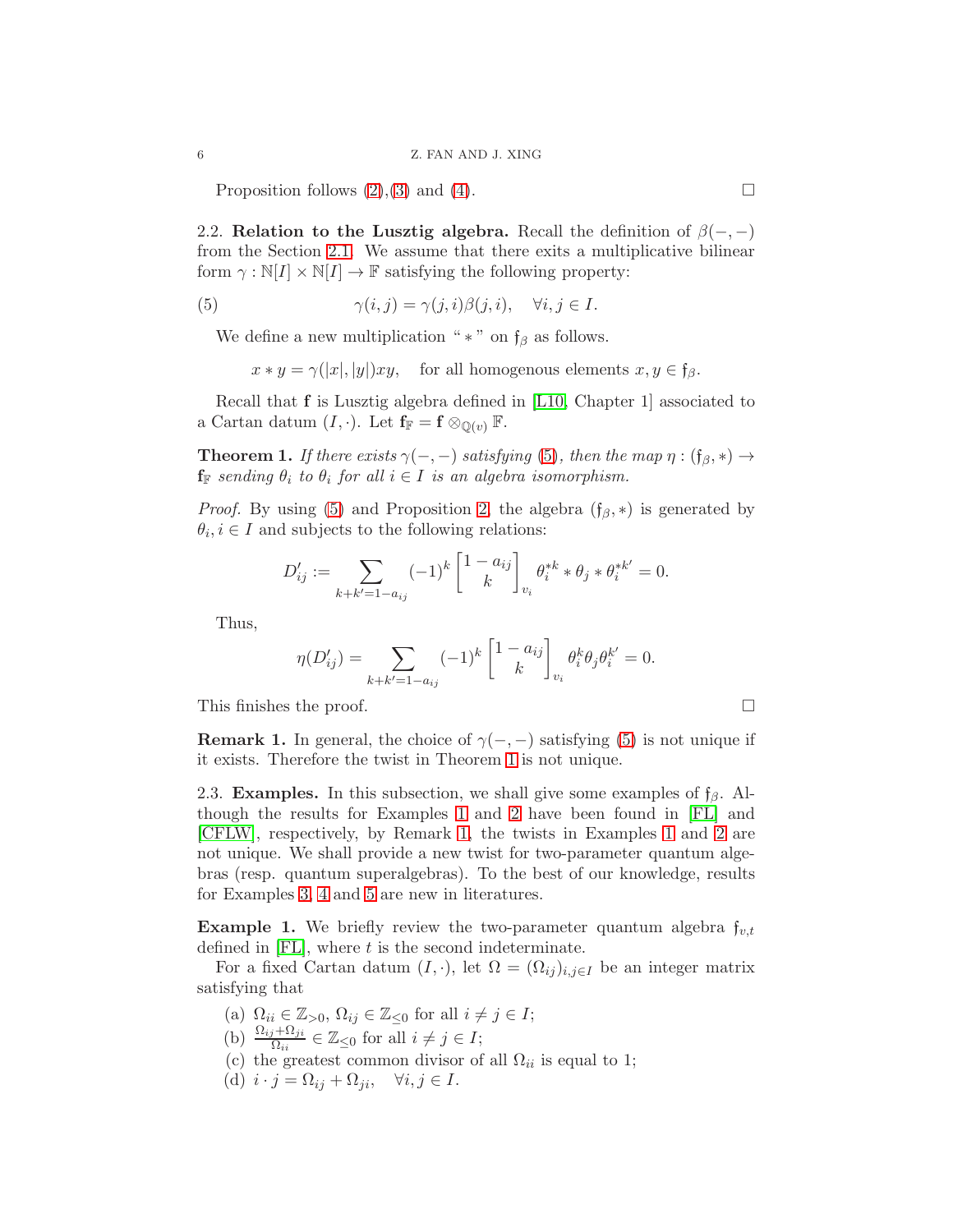The two-parameter quantum algebra  $f_{v,t}$  associated to  $\Omega$  is the associative  $\mathbb{Q}(v,t)$ -algebra generated by  $\theta_i, \forall i \in I$  and subjects to the following relations.

$$
\sum_{k+k'=1-a_{ij}} (-1)^k \begin{bmatrix} 1-a_{ij} \\ k \end{bmatrix}_{v_i} t^{k(\Omega_{ij}-\Omega_{ji})} \theta_i^k \theta_j \theta_i^{k'} = 0, \quad \forall i \neq j \in I.
$$

<span id="page-6-1"></span>We set  $\mathbb{F} = \mathbb{Q}(v, t)$  and

(6) 
$$
\beta(i,j) = t^{\Omega_{ji} - \Omega_{ij}}, \quad \alpha(i,j) = t^{2(2\delta_{ij}\Omega_{ii} - \Omega_{ij})}, \quad \forall i, j \in I.
$$

We further set  $\gamma(i, j) = t^{\Omega_{ij}-2\delta_{ij}\Omega_{ii}}, \ \forall i, j \in I$ . Under these settings, Properties (i), (ii) in Section [2.1](#page-2-1) and [\(5\)](#page-5-2) hold, and the construction in Section [2.1](#page-2-1) turns into the construction in [\[FL,](#page-21-1) Section 3]. Under the specialization [\(6\)](#page-6-1),  $f_\beta$  is exactly the algebra  $f_{v,t}$ . By Theorem [1,](#page-5-0)  $(f_{v,t}, *)$  is isomorphic to  $f \otimes_{\mathbb{Q}(v)} \mathbb{Q}(v,t)$ , where  $x * y = \gamma(|x|, |y|)xy$ . This result has been found in [\[FL\]](#page-21-1). We note if we set

$$
\gamma(i,j) = v^{i \cdot j} t^{\Omega_{ij}}, \quad \forall i, j \in I,
$$

the result in Theorem [1](#page-5-0) still holds.

<span id="page-6-0"></span>**Example 2.** Recall the definition of the quantum superalgebra  $f_{v,i}$  from [\[CHW\]](#page-21-5). We assume that  $(I, \cdot)$  is a bar-consistent Cartan super datum. By bar-consistent, we mean that  $d_i$  is odd if and only if i is odd. Let  $\mathcal{P}: I \to \mathbb{Z}_2$ be the parity function such that  $P(i) = 1$  if i is odd and 0 otherwise. We set  $t = \mathbf{i}$ , the complex number such that  $\mathbf{i}^2 = -1$ , and  $q = v^{-1}t$ .

The quantum superalgebra  $f_{v,i}$  associated to  $(I, \cdot)$  is the associative  $\mathbb{Q}(v,i)$ algebra generated by  $\theta_i, \forall i \in I$  and subjects to the following relations.

$$
\sum_{k+k'=1-a_{ij}} (-1)^k \begin{bmatrix} 1-a_{ij} \\ k \end{bmatrix}_{v_i} t^{ki \cdot j + 2k \mathcal{P}(i)\mathcal{P}(j)} \theta_i^k \theta_j \theta_i^{k'} = 0, \quad \forall i \neq j \in I.
$$

We set  $\mathbb{F} = \mathbb{Q}(v, \mathbf{i})$  and

$$
\beta(i,j) = t^{i \cdot j} t^{2\mathcal{P}(i)\mathcal{P}(j)}, \quad \alpha(i,j) = 1, \quad \forall i, j \in I.
$$

In particular,  $\beta(i, i) = 1$ . We further fix an order "  $\lt$  " on I and set

$$
\gamma(i,j) = \begin{cases} t^{i \cdot j} & \text{if } j < i, \\ t^{d_i} & \text{if } j = i, \\ t^{2\mathcal{P}(i)\mathcal{P}(j)} & \text{if } j > i. \end{cases}
$$

Under these settings, Properties (i), (ii) in Section [2.1](#page-2-1) and [\(5\)](#page-5-2) hold, and the construction in Section [2.1](#page-2-1) turns into the construction in [\[CHW\]](#page-21-5). Moreover, we have

$$
\mathfrak{f}_{\beta}=\mathfrak{f}_{v,\mathbf{i}}
$$

.

By Theorem [1,](#page-5-0)  $(f_{v,i},*)$  is isomorphic to  $f \otimes_{\mathbb{Q}(v)} \mathbb{Q}(v,i)$ , where  $x * y =$  $\gamma(|x|, |y|)xy$ . This result has been found in [\[CFLW\]](#page-21-3). If we set

$$
\gamma(i,j) = \begin{cases} t^{2i \cdot j} & \text{if } j < i, \\ t^{d_i} & \text{if } j = i, \\ t^{i \cdot j} t^{2\mathcal{P}(i)\mathcal{P}(j)} & \text{if } j > i, \end{cases}
$$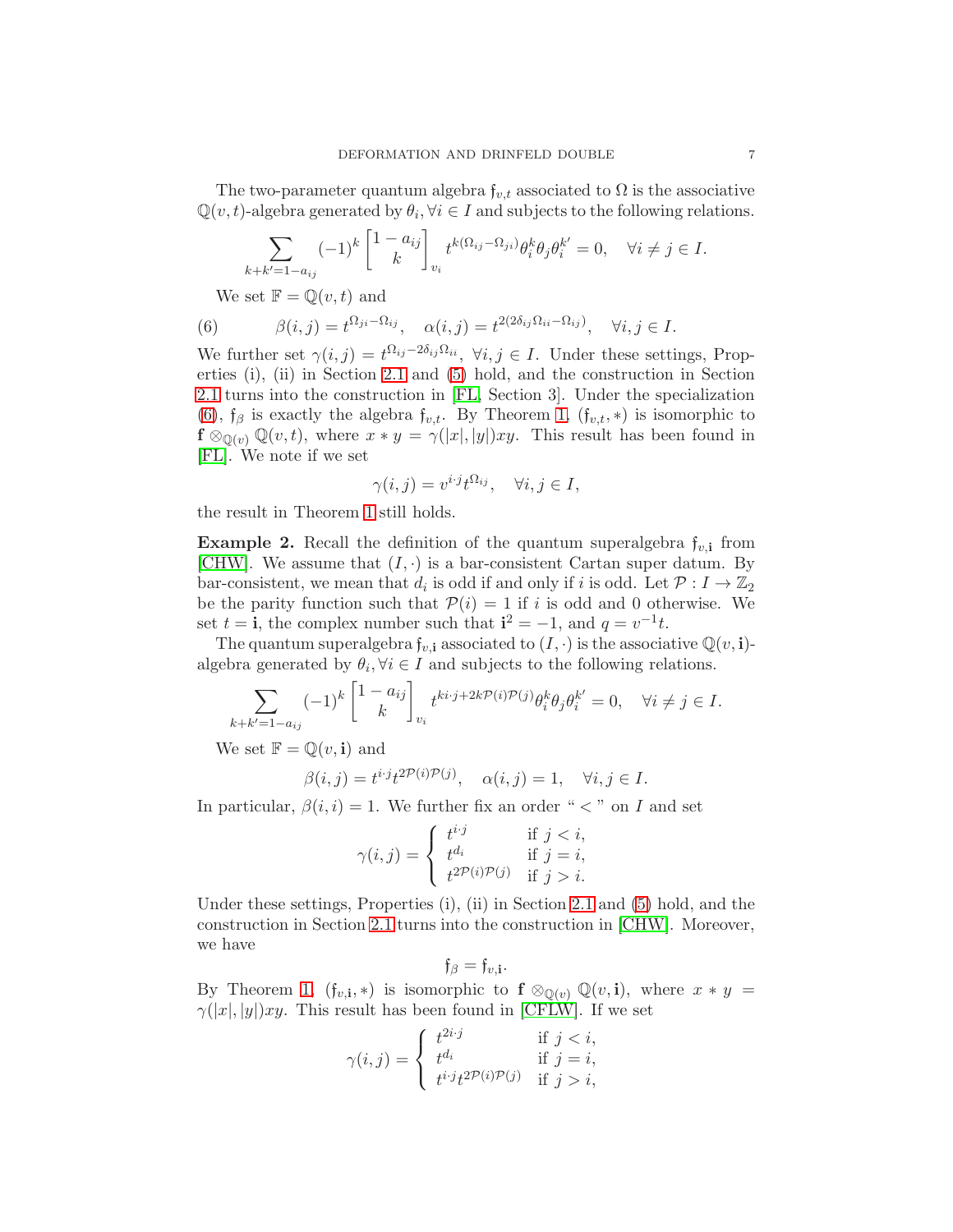the result in Theorem [1](#page-5-0) still holds.

<span id="page-7-0"></span>Example 3. Recall the definition of the multi-parameter quantum algebra  $f_{v,\mathbf{q}}$  from [\[HPR\]](#page-21-6). For a fixed Cartan datum  $(I, \cdot)$ , let  $A = (a_{ij})_{i,j\in I}$  be an associated generalized Cartan matrix and  $q_{ij}$ ,  $\forall i, j \in I$ , be indeterminates over Q such that  $q_{ij}q_{ji} = q_{ii}^{a_{ij}}$ . We set  $\mathbf{q} = (q_{ij})_{i,j\in I}$  and further assume that

(7) 
$$
q_{ii} = v_i^{-2}, \quad \forall i \in I.
$$

The multi-parameter quantum algebra  $f_{v,q}$  associated to  $(I, \cdot)$  is the associative  $\mathbb{Q}(v, q_{ij}^{1/2})$ -algebra generated by  $\theta_i, \forall i \in I$  and subjects to the following relations.

<span id="page-7-3"></span>
$$
\sum_{k+k'=1-a_{ij}} (-1)^k \begin{bmatrix} 1-a_{ij} \\ k \end{bmatrix}_{v_i} v^{-ki \cdot j} q_{ij}^{-k} \theta_i^k \theta_j \theta_i^{k'} = 0, \quad \forall i \neq j \in I.
$$

<span id="page-7-2"></span>We set  $\mathbb{F} = \mathbb{Q}(v, q_{ij}^{1/2})$  and

(8) 
$$
\beta(i,j) = v^{i \cdot j} q_{ij}, \quad \alpha(i,j) = q_{ij}, \quad \gamma(i,j) = q_{ii}^{\delta_{ij}} q_{ji}^{1/2}, \quad \forall i, j \in I.
$$

In particular,  $\beta(i, i) = 1$ . Under the settings in [\(8\)](#page-7-2),

$$
\mathfrak{f}_{\beta}=\mathfrak{f}_{v,\mathbf{q}}.
$$

By Theorem [1,](#page-5-0)  $(f_{v,\mathbf{q}},*)$  is isomorphic to  $\mathbf{f} \otimes_{\mathbb{Q}(v)} \mathbb{Q}(v, q_{ij}^{1/2})$  under the assump-tion [\(7\)](#page-7-3), where  $x * y = \gamma(|x|, |y|)xy$ .

<span id="page-7-1"></span>Example 4. Recall the definition of the multi-parameter quantum superalgebra  $f_{s,p}$  from [\[KKO,](#page-21-7) Section 2]. For a fixed bar-consistent super Cartan datum  $(I, \cdot)$ , let  $\mathbf{s} := \{s_{ij}\}_{i,j\in I}$  and  $\mathbf{p} := (\{p_{ij}\}_{i,j\in I}, \{p_i\}_{i\in I})$  be families of invertible elements of a commutative ring  $\mathbb{Q}(p_i^{1/(2d_i)})$  $i^{1/(2a_i)}, s_{ij}, p_{ij}$  such that

(9) 
$$
p_{ij}^2 = p_i^{2a_{ij}}, (p_{ij}p_{ji})/(s_{ij}s_{ji}) = p_i^{2a_{ij}}, \text{ and } p_{ii}/s_{ii} = p_i^2, \forall i, j \in I.
$$

<span id="page-7-7"></span><span id="page-7-4"></span>The condition [\(9\)](#page-7-4) implies

(10) 
$$
p_i^{2a_{ij}} = p_j^{2a_{ji}}, (s_{ij}s_{ji})^2 = 1, \text{ and } s_{ij}s_{ji} = p_{ij}^{-1}p_{ji}.
$$

<span id="page-7-6"></span>We further assume that

(11) 
$$
p_i = v_i h_i \quad \text{such that} \quad h_i^2 = 1, \quad \forall i \in I.
$$

The multi-parameter quantum superalgebra  $f_{\mathbf{s},\mathbf{p}}$  associated to  $(I,\cdot)$  is the associative  $\mathbb{Q}(v^{1/2}, s_{ij}, p_{ij})$ -algebra generated by  $\theta_i, \forall i \in I$  and subjects to the following relations.

$$
\sum_{k+k'=1-a_{ij}} (-1)^k \begin{bmatrix} 1-a_{ij} \\ k \end{bmatrix}_{v_i} s_{ji}^k p_{ji}^{-k} v_i^{ka_{ij}} \theta_i^k \theta_j \theta_i^{k'} = 0, \quad \forall i \neq j \in I.
$$

<span id="page-7-5"></span>We set  $\mathbb{F} = \mathbb{Q}(v^{1/2}, s_{ij}, p_{ij})$  and

(12) 
$$
\beta(i,j) = s_{ji}^{-1} p_{ji} v_i^{-a_{ij}}, \quad \alpha(i,j) = s_{ij} p_{ij}^{-1}, \quad \forall i, j \in I.
$$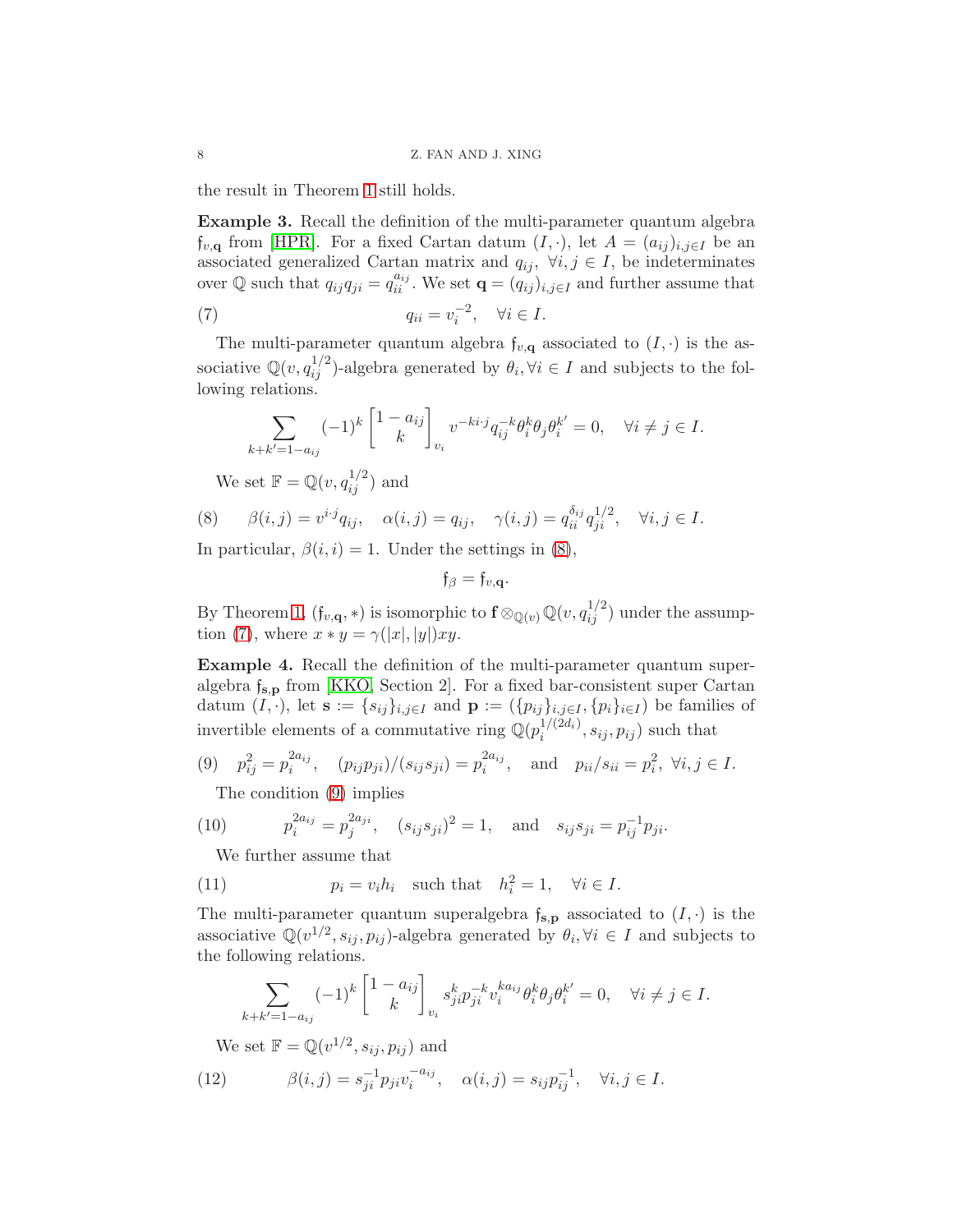In particular,  $\beta(i, i) = 1$ . We further fix an order "  $\lt$  " on I and set

$$
\gamma(i,j) = \begin{cases} s_{ij}^{-1} h_i^{a_{ij}} s_{ji} & \text{if } j < i, \\ s_{ii} & \text{if } j = i, \\ p_{ij} p_j^{-a_{ji}} s_{ji}^{-1} & \text{if } j > i. \end{cases}
$$

Under the settings in [\(12\)](#page-7-5),

$$
\mathfrak{f}_{\beta}=\mathfrak{f}_{\mathbf{s},\mathbf{p}}.
$$

By Theorem [1,](#page-5-0)  $(f_{\mathbf{s},\mathbf{p}},*)$  is isomorphic to  $\mathbf{f} \otimes_{\mathbb{Q}(v)} \mathbb{Q}(v^{1/2}, s_{ij}, q_{ij})$  under the assumption [\(11\)](#page-7-6), where  $x * y = \gamma(|x|, |y|)xy$ .

<span id="page-8-1"></span>Example 5. Recall the definition of the multi-parameter quantum superalgebra  $f_{\tilde{\mathbf{s}}, \tilde{\mathbf{p}}}$  from [\[KKO,](#page-21-7) Section 3]. For a fixed bar-consistent super Cartan datum  $(I, \cdot)$ , let  $\tilde{\mathbf{s}} := {\tilde{s}_{ij}}_{i,j\in I}$  and  $\tilde{\mathbf{p}} := {\tilde{p}_i}_{i\in I}$  be families of invertible elements of a commutative ring  $\mathbb{Q}(\tilde{p}_{i}^{1/(2d_i)})$  $\tilde{s}_{ij}$ ) such that

<span id="page-8-3"></span>
$$
\tilde{s}_{ij}\tilde{s}_{ji} = \tilde{p}_i^{-a_{ij}}, \quad \text{and} \quad \tilde{s}_{ii} = \tilde{p}_i^{-1}, \ \forall i, j \in I.
$$

We further assume that

(13) 
$$
\tilde{p}_i = v_i^2, \quad \forall i \in I.
$$

The multi-parameter quantum superalgebra  $f_{\tilde{s},\tilde{p}}$  associated to  $(I, \cdot)$  is the associative  $\mathbb{Q}(v, \tilde{s}_{ij})$ -algebra generated by  $\theta_i, \forall i \in I$  and subjects to the following relations.

$$
\sum_{k+k'=1-a_{ij}} (-1)^k \begin{bmatrix} 1-a_{ij} \\ k \end{bmatrix}_{v_i} (\tilde{s}_{ij}\tilde{p}_i^{a_{ij}/2})^{-k} \theta_i^k \theta_j \theta_i^{k'} = 0, \quad \forall i \neq j \in I.
$$

We set  $\mathbb{F} = \mathbb{Q}(v, \tilde{s}_{ij})$  and

(14) 
$$
\beta(i,j) = \tilde{s}_{ij}(\tilde{p}_i)^{a_{ij}/2}, \quad \alpha(i,j) = \tilde{s}_{ij}, \quad \forall i, j \in I.
$$

In particular,  $\beta(i, i) = 1$ . We further fix an order "  $\lt$  " on I and set

<span id="page-8-2"></span>
$$
\gamma(i,j) = \begin{cases} \n\tilde{s}_{ji} & \text{if } j < i, \\
\tilde{s}_{ii}^3 & \text{if } j = i, \\
\tilde{p}_i^{-a_{ij}/2} & \text{if } j > i.\n\end{cases}
$$

Under the settings in [\(14\)](#page-8-2),

$$
\mathfrak{f}_{\beta}=\mathfrak{f}_{\tilde{\mathbf{s}},\tilde{\mathbf{p}}}.
$$

<span id="page-8-0"></span>By Theorem [1,](#page-5-0)  $(f_{\tilde{\mathbf{s}},\tilde{\mathbf{p}},*})$  is isomorphic to  $f \otimes_{\mathbb{Q}(v)} \mathbb{Q}(v,\tilde{s}_{ij})$  under the assump-tion [\(13\)](#page-8-3), where  $x * y = \gamma(|x|, |y|)xy$ .

# 3. DRINFELD DOUBLE OF  $f_\beta$

3.1. We review briefly the Drinfeld double construction in [\[X97\]](#page-21-10). For a Hopf algebra A, we shall denote by  $\Delta_A, \varepsilon_A$  and  $S_A$  its comultiplication, counit and antipode, respectively.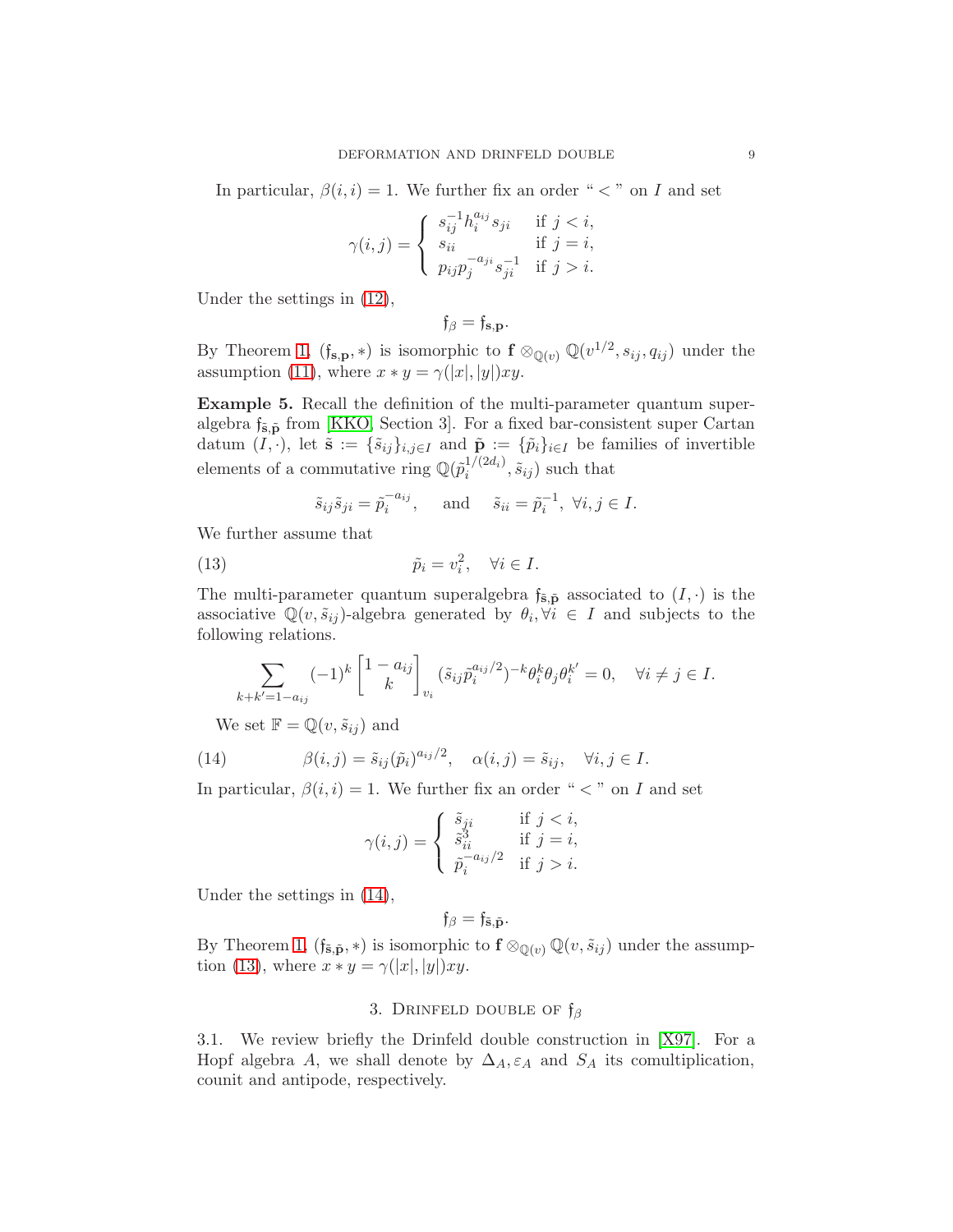<span id="page-9-0"></span>**Definition 1.** [\[X97,](#page-21-10) Section 2.2] Given  $\mathbb{F}$ -Hopf algebras A and B, a skew-Hopf pairing of A and B is a bilinear form  $\psi : A \times B \to \mathbb{F}$  satisfying

- (a)  $\psi(1, y) = \varepsilon_B(y), \quad \psi(x, 1) = \varepsilon_A(x);$
- (b)  $\psi(x, y'y'') = \psi(\Delta_A(x), y' \otimes y'');$
- (c)  $\psi(x'x'', y) = \psi(x' \otimes x'', \Delta_R^{\rm op})$  $B^{\text{op}}(y)$ ;
- (d)  $\psi(S_A(x), y) = \psi(x, S_B^{-1}(y)), \quad \forall x, x', x'' \in A, y, y', y'' \in B,$

where  $\psi(x' \otimes x'', y' \otimes y'') = \psi(x', y')\psi(x'', y'')$  and  $\Delta_B^{\text{op}}(y) = \sum y_2 \otimes y_1$  if  $\Delta_B(y) = \sum y_1 \otimes y_2.$ 

<span id="page-9-1"></span>**Proposition 3.** [\[X97,](#page-21-10) Proposition 2.4] Let  $\psi : A \times B \to \mathbb{F}$  be a skew-Hopf pairing. Then  $A \otimes B$  has a Hopf algebra structure. Moreover, for any  $x, x' \in A$ ,  $y, y' \in B$ , the algebra structure on  $A \otimes B$  is defined by

- (i)  $(x \otimes 1)(x' \otimes 1) = xx' \otimes 1;$
- (ii)  $(1 \otimes y)(1 \otimes y') = 1 \otimes yy';$
- (iii)  $(x \otimes 1)(1 \otimes y) = x \otimes y;$
- (iv)  $(1 \otimes y)(x \otimes 1) = \sum \psi(x_1, S_B(y_1))x_2 \otimes y_2\psi(x_3, y_3),$

where  $\Delta_A^2(x) = \sum x_1 \otimes x_2 \otimes x_3$  and  $\Delta_B^2(y) = \sum y_1 \otimes y_2 \otimes y_3$ .

And the comultiplication  $\Delta_{A\otimes B}$ , counit  $\varepsilon_{A\otimes B}$  and antipode  $S_{A\otimes B}$  of  $A\otimes B$ are given as follows.

$$
\Delta_{A\otimes B}(x\otimes y) = \sum (x_1\otimes y_1) \otimes (x_2\otimes y_2),
$$
  
\n
$$
\varepsilon_{A\otimes B}(x\otimes y) = \varepsilon_A(x)\varepsilon_B(y),
$$
  
\n
$$
S_{A\otimes B}(x\otimes y) = (1\otimes S_B(y))(S_A(x)\otimes 1), \quad \forall x \in A, y \in B,
$$

where  $\Delta_A(x) = \sum x_1 \otimes x_2$  and  $\Delta_B(y) = \sum y_1 \otimes y_2$ .

3.2. The Hopf algebras  $'f^+$  and  $'f^-$ . Let  $\mathfrak{H}$  (resp.  $\mathfrak{H}'$ ) be the commutative **F**-algebra generated by  $K_i^{\pm 1}$ ,  $J_i^{\pm 1}$  (resp.  $K_i'^{\pm 1}$ ,  $J_i'^{\pm 1}$ ) for all  $i \in I$  and subject to the relations  $K_i K_i^{-1} = 1$ ,  $J_i J_i^{-1} = 1$  (resp.  $K_i' K_i'^{-1} = 1$ ,  $J_i' J_i'^{-1} = 1$ ).

Let  $\xi : \mathbb{N}[I] \times \mathbb{N}[I] \to \mathbb{F}$  be a symmetric multiplicative bilinear form such that  $\xi(i,i)^{1/2} \in \mathbb{F}$ ,  $\forall i \in I$ .

Recall that  $\beta(-,-)$  is a multiplicative bilinear form defined in Section [2.1.](#page-2-1) We set

$$
\langle i, j \rangle = v^{-i \cdot j} \beta(i, j) \xi(j, i), \quad \forall i, j \in I,
$$

which is also a multiplicative bilinear form on  $N[I] \times N[I]$ .

To distinguish, we shall write  $f^+$  (resp.  $f^-$ ) the free F-algebra generated by  $E_i$  (resp.  $F_i$ ), for all  $i \in I$ . We denote the algebra isomorphism by  $\iota^+$ :  $\mathfrak{f} \to \mathfrak{f}^+$  with  $\iota^+(\theta_i) = E_i$  and the algebra anti-isomorphism by  $\iota^- : \mathfrak{f} \to \mathfrak{f}^$ with  $\iota^-(\theta_i) = F_i$ .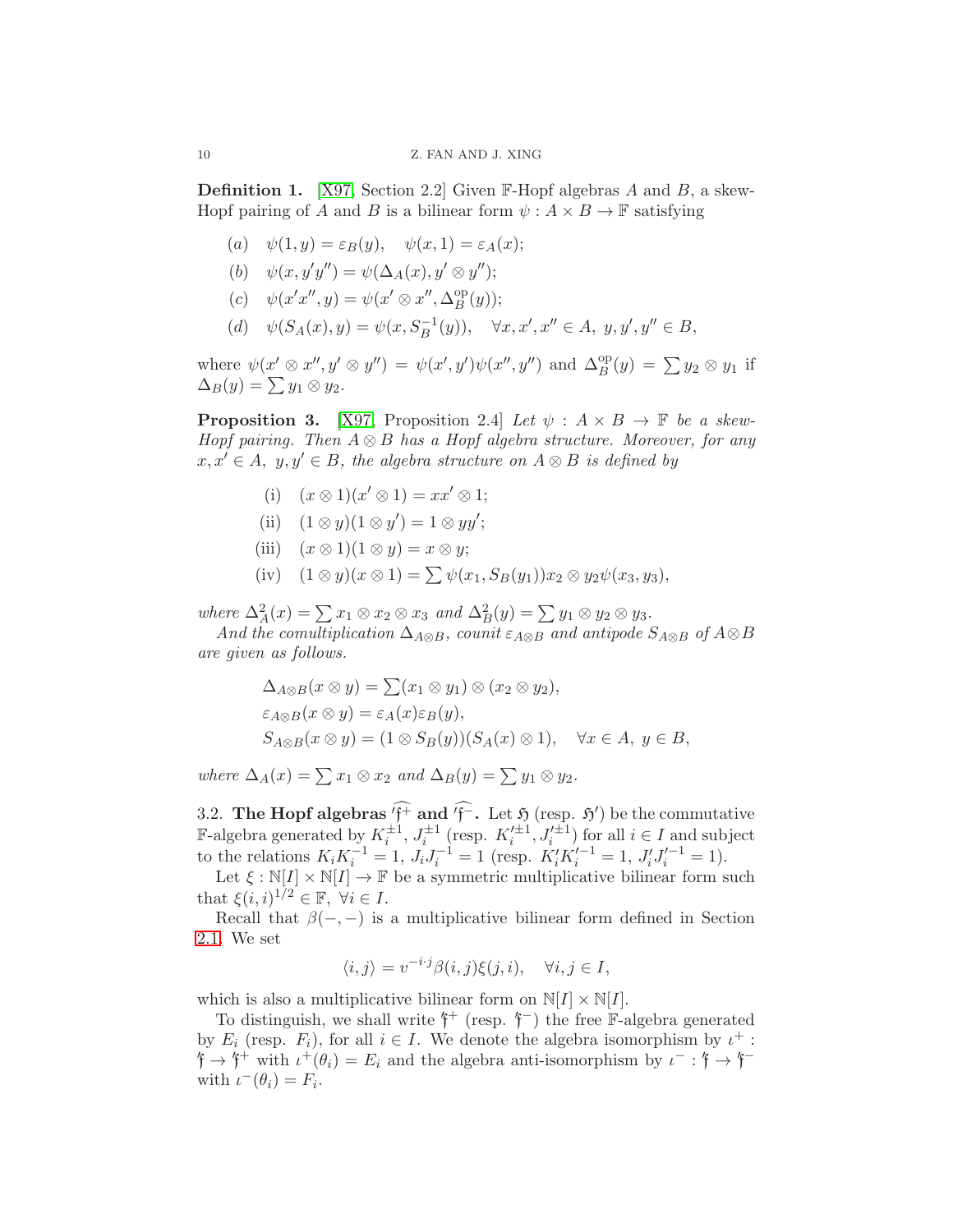We set  $f^+ = f^+ \rtimes \mathfrak{H}$  and  $f^- = f^- \rtimes \mathfrak{H}'$ , where the  $\mathfrak{H}$ -action (resp.  $\mathfrak{H}'$ action) on  $f^+$  (resp.  $f^-$ ) is defined by

$$
K_i \cdot E_j := K_i E_j K_i^{-1} = \langle i, j \rangle E_j, \quad J_i \cdot E_j := J_i E_j J_i^{-1} = \xi(j, i) E_j,
$$
  

$$
K'_i \cdot F_j := K'_i F_j K'_i^{-1} = \langle j, i \rangle \xi(i, j)^{-1} F_j, \quad J'_i \cdot F_j := J'_i F_j J'_i^{-1} = F_j, \forall i, j \in I.
$$

Moreover, the graded structure on  $'f^+$  (resp.  $'f^-$ ) can be extended to  $'f^+$ (resp.  $'_{\mathfrak{f}}$ ) by setting  $|K_i| = |K'_i| = 0$  and  $|J_i| = |J'_i| = 0$  for all  $i \in I$ .

The Hopf algebra structure  $(\Delta_+, \varepsilon_+, S_+)$  (resp.  $(\Delta_-, \varepsilon_-, S_-)$ ) on  $\widehat{f^+}$ (resp.  $\widehat{f}^{-}$ ) is given as follows.

$$
\Delta_{+}(E_{i}) = E_{i} \otimes J_{i} + K_{i} \otimes E_{i}, \qquad \Delta_{+}(K_{i}^{\pm 1}) = K_{i}^{\pm 1} \otimes K_{i}^{\pm 1},
$$
  
\n
$$
\Delta_{-}(F_{i}) = J_{i}' \otimes F_{i} + F_{i} \otimes K_{i}', \qquad \Delta_{-}(K_{i}'^{\pm 1}) = K_{i}'^{\pm 1} \otimes K_{i}'^{\pm 1},
$$
  
\n
$$
\Delta_{+}(J_{i}^{\pm 1}) = J_{i}^{\pm 1} \otimes J_{i}^{\pm 1}, \qquad \Delta_{-}(J_{i}'^{\pm 1}) = J_{i}'^{\pm 1} \otimes J_{i}'^{\pm 1},
$$
  
\n
$$
\varepsilon_{+}(K_{i}^{\pm 1}) = \varepsilon_{+}(J_{i}^{\pm 1}) = 1, \qquad \varepsilon_{+}(E_{i}) = 0,
$$
  
\n
$$
\varepsilon_{-}(K_{i}'^{\pm 1}) = \varepsilon_{-}(J_{i}'^{\pm 1}) = 1, \qquad \varepsilon_{-}(F_{i}) = 0,
$$
  
\n
$$
S_{+}(E_{i}) = -K_{i}^{-1}E_{i}J_{i}^{-1}, \qquad S_{+}(K_{i}^{\pm 1}) = K_{i}^{\mp 1}, \quad S_{+}(J_{i}^{\pm 1}) = J_{i}^{\mp 1},
$$
  
\n
$$
S_{-}(F_{i}) = -J_{i}'^{-1}F_{i}K_{i}'^{-1}, \qquad S_{-}(K_{i}'^{\pm 1}) = K_{i}'^{\mp 1}, \quad S_{-}(J_{i}'^{\pm 1}) = J_{i}^{\mp 1}.
$$

3.3. Skew Hopf pairing. For any  $\nu \in \mathbb{Z}[I]$  and  $j \in I$ , we define F-linear maps  $_iS$ ,  $\mathcal{J}_{\nu}$  and  $\mathcal{K}_{\nu}$  from  $\widehat{f}^-$  to itself by

<span id="page-10-1"></span>(15)  
\n
$$
\mathcal{K}_{\nu}(K'_{\tau_1}xJ'_{\tau_2}) = \langle \nu, \tau_1 \rangle \langle \nu, |x| \rangle K'_{\tau_1}xJ'_{\tau_2},
$$
\n
$$
\mathcal{J}_{\nu}(K'_{\tau_1}xJ'_{\tau_2}) = \xi(\tau_1, \nu)\xi(|x|, \nu)K'_{\tau_1}xJ'_{\tau_2}, \quad \forall \tau_1, \tau_2 \in \mathbb{Z}[I], x \in \mathfrak{f}^-,
$$
\n
$$
j\mathcal{S}(K'_{\tau_1}J'_{\tau_2}) = 0, \quad j\mathcal{S}(F_i) = \delta_{ij}\xi(i,j), \quad \text{and}
$$
\n
$$
j\mathcal{S}(xy) = j\mathcal{S}(x)\mathcal{J}_j(y) + \mathcal{K}_j(x)j\mathcal{S}(y).
$$

It is clear that  $\mathcal{K}_{\nu}$  and  $\mathcal{J}_{\nu}$  are well defined. We now check that  $_i\mathcal{S}$  is also well defined. The commutative relations on  $\mathfrak{H}'$  are trivial. By the definition of  $l\mathcal{S}$ , for any  $i, j, l \in I$ , we have

$$
{}_{l}\mathcal{S}(K'_{i}F_{j}) = \delta_{jl}\langle j,i\rangle \xi(j,l)K'_{i} = \langle j,i\rangle \xi(i,j)^{-1} {}_{l}\mathcal{S}(F_{j}K'_{i}),
$$
  

$$
{}_{l}\mathcal{S}(J'_{i}F_{j}) = \delta_{jl}\xi(j,l)J'_{i} = {}_{l}\mathcal{S}(F_{j}J'_{i}).
$$

This shows  $\iota S$  is well defined. We note that  $|\iota S(x)| = |x| - l$  if  $|x| \neq 0$ .

<span id="page-10-0"></span>**Lemma 4.** The assignment  $E_j \mapsto (v_j^{-1} - v_j)^{-1} jS$ ,  $K_{\nu} \mapsto K_{\nu}$  and  $J_{\nu} \mapsto J_{\nu}$ defines an algebra anti-homomorphism  $\rho^+ : f^+ \to \text{Hom}_{\mathbb{F}}(f^-, f^-)$ .

*Proof.* For any  $i, j \in I$ ,  $\tau_1, \tau_2 \in \mathbb{Z}[I]$  and  $x \in \mathsf{f}^-$ , we have

$$
j\mathcal{S}(\mathcal{K}_i(K'_{\tau_1}xJ'_{\tau_2})) = \langle i, \tau_1 \rangle \langle i, |x| \rangle \langle j, \tau_1 \rangle K'_{\tau_1} j\mathcal{S}(x)J'_{\tau_2}, \text{ and}
$$
  

$$
\mathcal{K}_i(j\mathcal{S}(K'_{\tau_1}xJ'_{\tau_2})) = \langle i, \tau_1 \rangle \langle i, |x| - j \rangle \langle j, \tau_1 \rangle K'_{\tau_1} j\mathcal{S}(x)J'_{\tau_2}.
$$

This shows that  $\rho^+(K_i E_j) = \langle i, j \rangle \rho^+(E_j K_i)$ .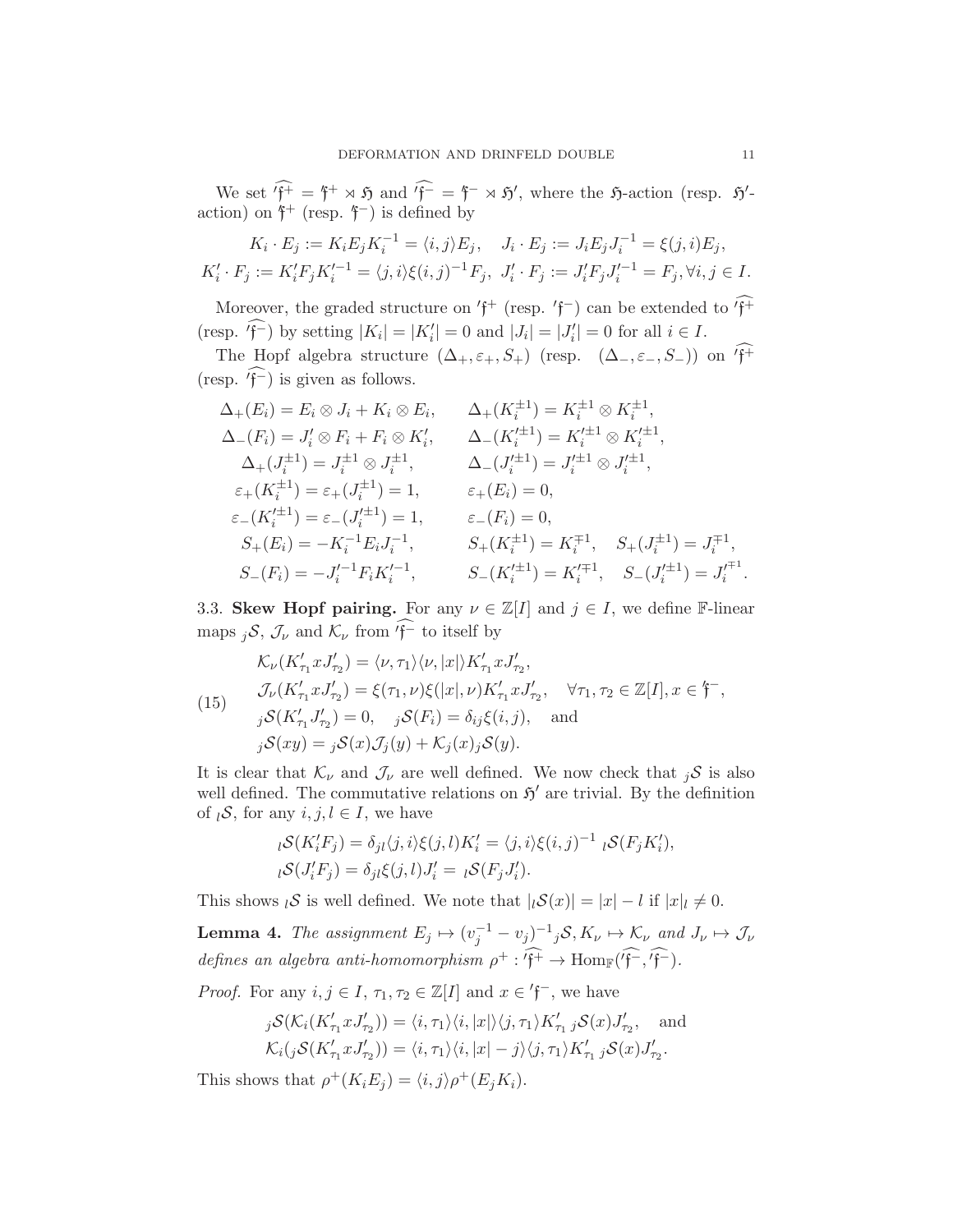Similarly, for any  $i, j \in I$ ,  $\tau_1, \tau_2 \in \mathbb{Z}[I]$  and  $x \in \mathsf{f}^-$ , we have

$$
j\mathcal{S}(\mathcal{J}_i(K'_{\tau_1}xJ'_{\tau_2})) = \langle j, \tau_1 \rangle \xi(|x|, i) \xi(\tau_1, i) K'_{\tau_1} j\mathcal{S}(x)J_{\tau_2}, \text{ and}
$$
  

$$
\mathcal{J}_i(j\mathcal{S}(K'_{\tau_1}xJ'_{\tau_2})) = \langle j, \tau_1 \rangle \xi(|x| - j, i) \xi(\tau_1, i) K'_{\tau_1} j\mathcal{S}(x)J'_{\tau_2}.
$$

This shows that  $\rho^+(J_iE_j) = \xi(j,i)\rho^+(E_jJ_i)$ . The other defining relations for  $\widehat{f^+}$  are straightforward.

<span id="page-11-0"></span>We define a bilinear form  $\phi: '\mathfrak{f}^+ \times {}'\mathfrak{f}^- \to \mathbb{F}$  by

(16) 
$$
\phi(x,y) = \varepsilon_-(\rho^+(x)y), \ \forall x \in \widehat{f^+}, y \in \widehat{f^-}.
$$

The bilinear form  $\phi$  is well defined. It is clear that  $\phi(x, y) = 0$  if  $x, y$  are homogenous with different gradings.

Moreover, for any  $\nu_1, \nu_2, \tau_1, \tau_2 \in \mathbb{Z}[I]$  and any  $x \in \mathfrak{f}^+, y \in \mathfrak{f}^-,$  we have

<span id="page-11-1"></span>(17) 
$$
\phi(K_{\nu_1}xJ_{\nu_2}, K'_{\tau_1}yJ'_{\tau_2}) = \langle \nu_1, \tau_1 \rangle \langle \nu_1, |y| \rangle \langle |x|, \tau_1 \rangle \xi(\tau_1, \nu_2) \phi(x, y).
$$

This can be shown as follows.

$$
\phi(K_{\nu_1}xJ_{\nu_2}, K'_{\tau_1}yJ'_{\tau_2}) = \varepsilon_-(\mathcal{J}_{\nu_2}(x\mathcal{S}(\mathcal{K}_{\nu_1}(K'_{\tau_1}yJ'_{\tau_2}))))
$$
  
= $\langle \nu_1, \tau_1 \rangle \langle \nu_1, |y| \rangle \langle |x|, \tau_1 \rangle \varepsilon_-(\mathcal{J}_{\nu_2}(K'_{\tau_1}x\mathcal{S}(y)J'_{\tau_2}))$   
= $\langle \nu_1, \tau_1 \rangle \langle \nu_1, |y| \rangle \langle |x|, \tau_1 \rangle \xi(\tau_1, \nu_2) \phi(x, y),$ 

where  ${}_{x}\mathcal{S} = \rho^{+}(x)$ . It's clear  $|{}_{x}\mathcal{S}(y)| = 0$ .

**Proposition 4.** The bilinear form  $\phi$  defined in [\(16\)](#page-11-0) is a skew Hopf pairing.

*Proof.* Part (a) in Definition [1](#page-9-0) follows directly from the definition of  $\phi$ . We show (b) in Definition [1.](#page-9-0) For any  $\nu_1, \nu_2, \mu_1, \mu_2, \tau_1, \tau_2 \in \mathbb{Z}[I]$  and any  $x \in \mathfrak{f}^+, y', y'' \in \mathfrak{f}^-,$  by [\(17\)](#page-11-1), we have

<span id="page-11-2"></span>(18) 
$$
\phi(K_{\nu_1} x J_{\nu_2}, K'_{\mu_1} y' J'_{\mu_2} K'_{\tau_1} y'' J'_{\tau_2}) =
$$

$$
\langle |y'|, \tau_1 \rangle^{-1} \xi(\tau_1, |y'|) \langle \nu_1 + |x|, \mu_1 + \tau_1 \rangle \langle \nu_1, |x| \rangle \xi(\mu_1 + \tau_1, \nu_2) \phi(x, y' y'').
$$

By the definition of  $\Delta_+$ , we may write  $\Delta_+(x) = \sum K_{|x_2|}x_1 \otimes x_2 J_{|x_1|}$  with  $x_1, x_2 \in 'f^+$ . By [\(17\)](#page-11-1), we have

<span id="page-11-3"></span>(19) 
$$
\phi(\Delta_{+}(K_{\nu_{1}}xJ_{\nu_{2}}), K'_{\mu_{1}}y'J'_{\mu_{2}} \otimes K'_{\tau_{1}}y''J'_{\tau_{2}}) = \langle |x_{2}|, \tau_{1}\rangle \xi(\tau_{1}, |x_{1}|) \langle |x|, \mu_{1}\rangle \langle \nu_{1}, \mu_{1} + \tau_{1} + |x|\rangle \xi(\mu_{1} + \tau_{1}, \nu_{2}) \phi(\Delta_{+}(x), y' \otimes y'').
$$

By comparing [\(18\)](#page-11-2) and [\(19\)](#page-11-3) with  $|x_1| = |y'|, |x_2| = |y''|$ , (b) is reduced to

<span id="page-11-4"></span>(20) 
$$
\phi(x, y'y'') = \phi(\Delta_+(x), y' \otimes y''),
$$

where  $\phi(x' \otimes x'', y' \otimes y'') = \phi(x', y')\phi(x'', y'')$ , for all  $x, x', x'' \in \mathfrak{f}^+, y', y'' \in \mathfrak{f}^-$ . Let us simply write  $\Delta_+(x) = \sum x_1 \otimes x_2$  with  $x_1, x_2 \in \widehat{f^+}$ , not necessarily

in  $\mathfrak{f}^+$ . By the definition of  $\phi$ , [\(20\)](#page-11-4) is equivalent to

<span id="page-11-5"></span>(21) 
$$
\rho^+(x)(y'y'') = \sum \rho^+(x_1)(y')\rho^+(x_2)(y'').
$$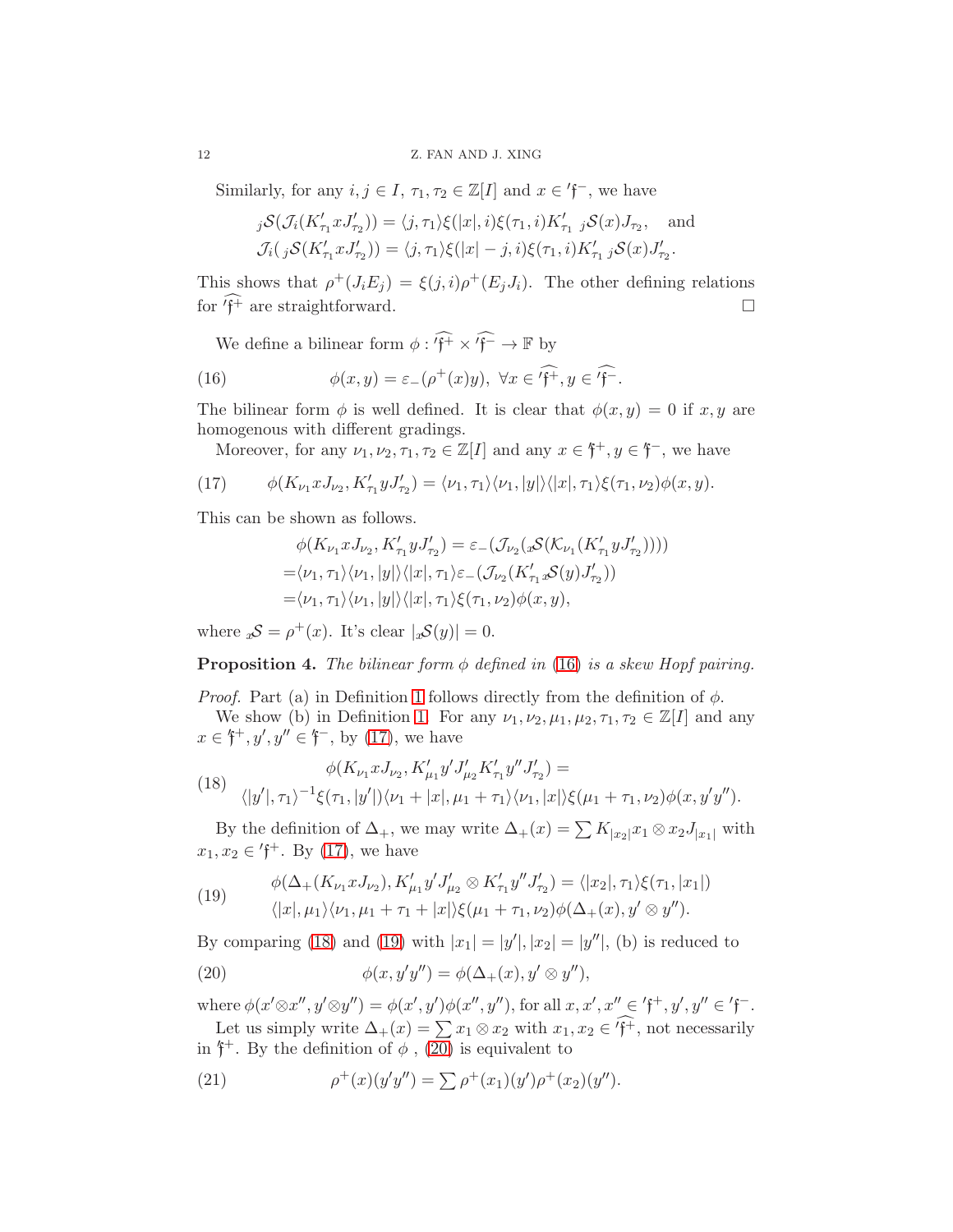We show [\(21\)](#page-11-5) by induction on |x|. If  $x = E_i$ , (21) can be directly shown by the definition of  $\phi$ . Assume that [\(21\)](#page-11-5) holds for x', x''. We write  $\Delta_{+}(x') =$  $\sum x'_1 \otimes x'_2$  and  $\Delta_+(x'') = \sum x''_1 \otimes x''_2$ . Then  $\Delta_+(x'x'') = \sum x'_1x''_1 \otimes x'_2x''_2$  and

$$
\rho^+(x'x'')(y'y'') = \rho^+(x'')\rho^+(x')(y'y'')
$$
  
=  $\sum \rho^+(x_1'')\rho^+(x_1')(y')\rho^+(x_2'')\rho^+(x_2')(y'')$   
=  $\sum \rho^+(x_1'x_1'')(y')\rho^+(x_2'x_2')(y'').$ 

This proves [\(21\)](#page-11-5) and, therefore, (b).

We show (c) in Definition [1.](#page-9-0) By using [\(17\)](#page-11-1) and a similar argument as we did for (b), (c) is reduced to

<span id="page-12-0"></span>(22) 
$$
\phi(x'x'',y)=\phi(x'\otimes x'',\Delta^{\text{op}}_{-}(y)), \quad \forall x',x''\in\mathfrak{f}^+,y\in\mathfrak{f}^-.
$$

We show [\(22\)](#page-12-0) by induction on |y|. The case that  $y = F_i$  is straightforward. Assume that  $(22)$  holds for  $y', y''$  in the second component. We write  $\Delta_{-}^{\text{op}}(y') = \sum y'_1 \otimes y'_2$  and  $\Delta_{-}^{\text{op}}(y'') = \sum y''_1 \otimes y''_2$ . By [\(20\)](#page-11-4), we have

$$
\phi(x'x'', y'y'') = \phi(\Delta_{+}(x'x''), y' \otimes y'') = \sum \phi(x'_1x''_1, y')\phi(x'_2x''_2, y'')
$$
  
\n
$$
= \sum \phi(x'_1 \otimes x''_1, \Delta_{-}^{\text{op}}(y'))\phi(x'_2 \otimes x''_2, \Delta_{-}^{\text{op}}(y''))
$$
  
\n
$$
= \sum \phi(x'_1, y'_1)\phi(x'_2, y''_1)\phi(x''_1, y'_2)\phi(x''_2, y''_2)
$$
  
\n
$$
= \sum \phi(x', y'_1y''_1)\phi(x'', y'_2y''_2)
$$
  
\n
$$
= \sum \phi(x' \otimes x'', y'_1y''_1 \otimes y'_2y''_2) = \phi(x' \otimes x'', \Delta_{-}^{\text{op}}(y'y'')).
$$

This proves (c).

We now show (d) in Definition [1.](#page-9-0) By definition of  $S_+$ , for any  $x \in \mathfrak{f}^+$ ,  $S'_{+}(x) = K_{-|x|}x'J_{-|x|}$  with  $x' \in \mathfrak{f}^+$  and  $|x'| = |x|$ , where  $K_{-|x|} = K_{|x|}^{-1}$ and  $J_{-|x|} = J_{|x|}^{-1}$  $\int_{|x|}^{-1}$ . Since  $S_{-}^{\prime -1}(F_i) = -K_i^{\prime -1}F_iJ_i^{\prime -1}$ , for any  $y \in \mathfrak{f}^-$ , we can write  $S_{-}^{\prime-1}(y) = K_{-|y|}^{\prime} y^{\prime} J_{-|y|}^{\prime}$  with  $y' \in \mathfrak{f}^-$  and  $|y'| = |y|$ . By [\(17\)](#page-11-1), for any  $\nu_1, \nu_2, \tau_1, \tau_2 \in \mathbb{Z}[I]$  and any  $x \in \mathfrak{f}^+, y \in \mathfrak{f}^-,$  we have

<span id="page-12-1"></span>
$$
\phi(S_{+}(K_{\nu_{1}}xJ_{\nu_{2}}), K'_{\tau_{1}}yJ'_{\tau_{2}})
$$
\n
$$
= \langle -\nu_{1}, \tau_{1}\rangle\langle\nu_{1}, |x|\rangle\langle-\nu_{1}, |y|\rangle\xi(|x|, \nu_{2})^{-1}\xi(\tau_{1}, -\nu_{2} - |x|)\phi(S_{+}(x), y);
$$
\n
$$
\phi(K_{\nu_{1}}xJ_{\nu_{2}}, S_{-}^{\prime-1}(K'_{\tau_{1}}yJ'_{\tau_{2}}))
$$
\n
$$
= \langle |y|, \tau_{1}\rangle\langle|x|, -\tau_{1}\rangle\langle\nu_{1}, -\tau_{1}\rangle\xi(-\tau_{1} - |y|, \nu_{2})\xi(\tau_{1}, |y|)^{-1}\phi(x, S_{-}^{\prime-1}(y)).
$$

By using  $|x| = |y|$  and comparing two identities in [\(23\)](#page-12-1), (d) is reduced to

<span id="page-12-2"></span>(24) 
$$
\phi(S_+(x), y) = \phi(x, S_-'^{-1}(y)), \quad \forall x \in \mathfrak{f}^+, y \in \mathfrak{f}^-.
$$

We show [\(24\)](#page-12-2) by induction on |x|. The case that  $x = E_i$  is straightforward. Assume that [\(24\)](#page-12-2) holds for  $x', y'$  and  $x'', y''$ , respectively. We write  $\Delta_{-}(y') =$  $\sum y'_1 \otimes y'_2$  and  $\Delta_-(y'') = \sum y''_1 \otimes y''_2$ .

Recall that  $\Delta_{-}^{\text{op}}S_{-}^{\prime-1} = \tau_{12}(S_{-}^{\prime-1}\otimes S_{-}^{\prime-1})\Delta_{-}^{\text{op}},$  where  $\tau_{12}$  is the operator interchanging the first and second component of the tensors. By using this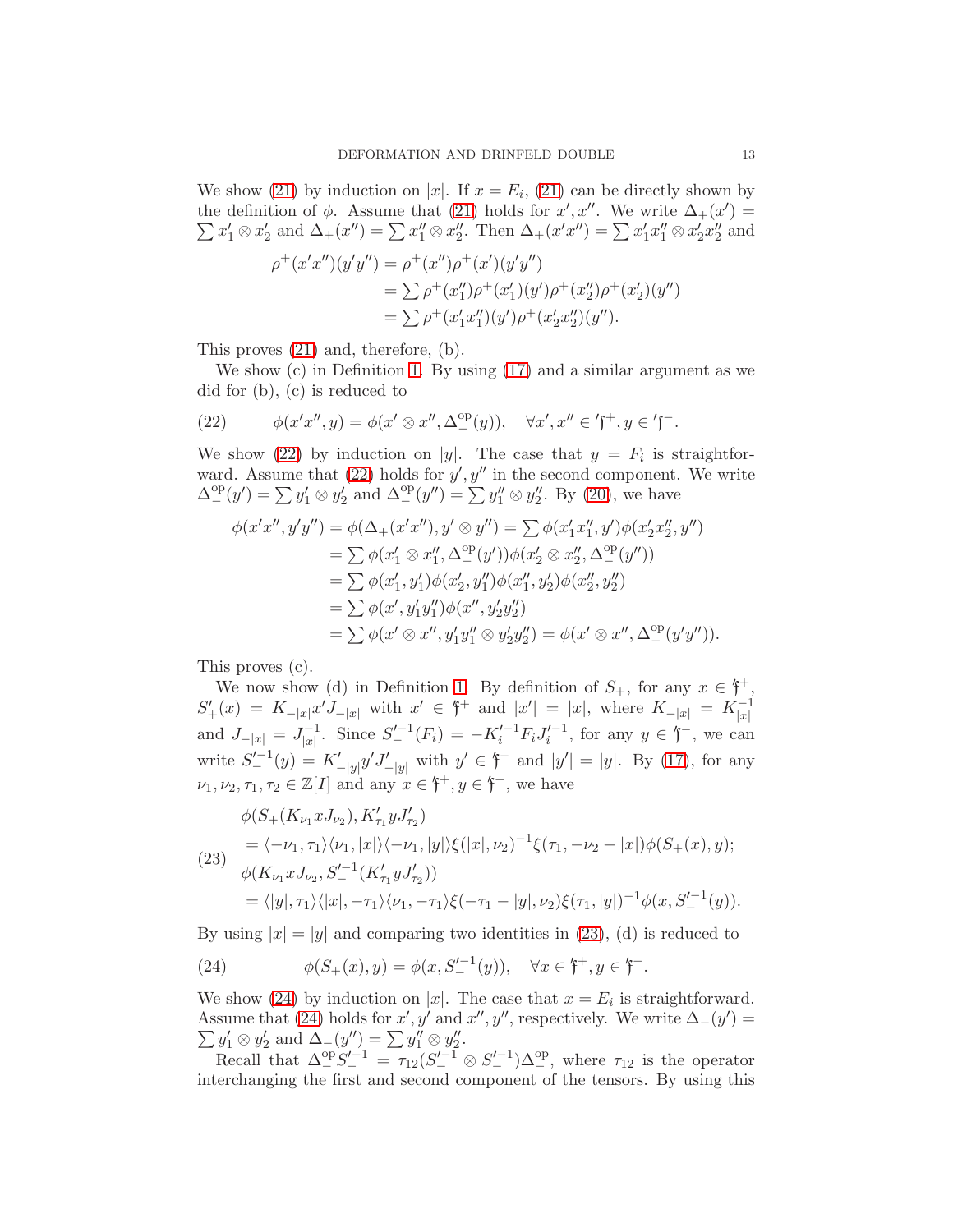identity, we have

$$
\phi(S_{+}(x'x''), y'y'') = \phi(S_{+}(x'') \otimes S_{+}(x'), \Delta_{-}^{\text{op}}(y'y''))
$$
  
\n
$$
= \sum \phi(x'', S_{-}^{\prime -1}(y'_2y''_2))\phi(x', S_{-}^{\prime -1}(y'_1y''_1))
$$
  
\n
$$
= \phi(x' \otimes x'', \tau_{12}(S_{-}^{\prime -1} \otimes S_{-}^{\prime -1})\Delta_{-}^{\text{op}}(y'y''))
$$
  
\n
$$
= \phi(x' \otimes x'', \Delta_{-}^{\text{op}}S_{-}^{\prime -1}(y'y''))
$$
  
\n
$$
= \phi(x'x'', S_{-}^{\prime -1}(y'y'')).
$$

This finishes the proof.

Recall  $D_{ij}$  from [\(1\)](#page-4-3), denoted by  $\widehat{\mathfrak{J}^+}$  (resp.  $\widehat{\mathfrak{J}^-}$ ) the ideal of  $\widehat{'f^+}$  (resp.  $\widehat{'f^-}$ ) generated by  $\iota^+(D_{ij})$  (resp.  $\iota^-(D_{ij})$ ). Let

$$
\hat{\mathfrak{f}}^+ = \hat{\mathfrak{f}}^+ / \hat{\mathfrak{J}}^+
$$
 and  $\hat{\mathfrak{f}}^- = \hat{\mathfrak{f}}^- / \hat{\mathfrak{J}}^-$ .

In the rest of this subsection, we shall show that  $\phi$  induces a well-defined skew-Hopf pairing  $\hat{\mathfrak{f}}^+ \times \hat{\mathfrak{f}}^- \to \mathbb{F}$ .

Similarly, for any  $\nu, \tau_1, \tau_2 \in \mathbb{Z}[I]$  and any  $i, j \in I$ , we define F-linear maps  $S_j$ ,  $\mathcal{J}'_{\nu}$  and  $\mathcal{K}'_{\nu}$  from 'f<sup>+</sup> to itself by

<span id="page-13-1"></span>
$$
\mathcal{K}'_{\nu}(K_{\tau_1}xJ_{\tau_2}) = \langle \tau_1, \nu \rangle \langle |x|, \nu \rangle \xi(\nu, |x|)^{-1} \xi(\nu, \tau_2) K_{\tau_1}xJ_{\tau_2},
$$
\n
$$
\mathcal{J}'_{\nu}(K_{\tau_1}xJ_{\tau_2}) = K_{\tau_1}xJ_{\tau_2}, \quad \forall \tau_1, \tau_2 \in \mathbb{Z}[I], x \in \mathfrak{f}^+,
$$
\n
$$
\mathcal{S}_j(K_{\tau_1}J_{\tau_2}) = 0, \ \mathcal{S}_j(E_i) = \delta_{ij}, \text{ and } \mathcal{S}_j(xy) = \mathcal{S}_j(x)y + \mathcal{K}'_j(x)\mathcal{S}_j(y).
$$

A direct calculation shows that these maps are well defined.

Let  $\mathcal{G}(i) = \xi(i,i)^{1/2}, \forall i \in I$ . In general, there are two different choices for  $\mathcal{G}(i)$ , we shall choose one such that

<span id="page-13-2"></span>(26) 
$$
\mathcal{G}(\nu_1)\mathcal{G}(\nu_2)\xi(\nu_2,\nu_1)=\mathcal{G}(\nu_1+\nu_2), \quad \forall \nu_1,\nu_2\in\mathbb{N}[I].
$$

Let  $\rho^- : f^- \to \text{Hom}_{\mathbb{F}}(f^+, f^+)$  be the map defined by

$$
F_j \mapsto \frac{\mathcal{G}(j)}{v_j^{-1} - v_j} \mathcal{S}_j, \quad K'_{\nu} \mapsto \mathcal{K}'_{\nu} \quad \text{and} \quad J'_{\nu} \mapsto \mathcal{J}'_{\nu}.
$$

Then we have the following lemma.

<span id="page-13-0"></span>**Lemma 5.** (i)  $\rho^-$  is an algebra anti-homomorphism.

(ii) For any  $y \in \mathfrak{f}^-, x', x'' \in \mathfrak{f}^+,$  we have

$$
\rho^-(y)(x'x'') = \sum \rho^-(y_2)(x')\rho^-(y_1)(x''),
$$

where  $\Delta_-(y) = \sum y_1 \otimes y_2$ .

The proof is similar to those for Lemma [4](#page-10-0) and [\(21\)](#page-11-5).

We now define a new bilinear form  $\phi': \widehat{f^+} \times \widehat{f^-} \to \mathbb{F}$  by

$$
\phi'(x,y) = \varepsilon_+(\rho^-(y)x), \ \forall x \in \widehat{f^+}, y \in \widehat{f^-}.
$$

The bilinear form  $\phi'$  is well defined.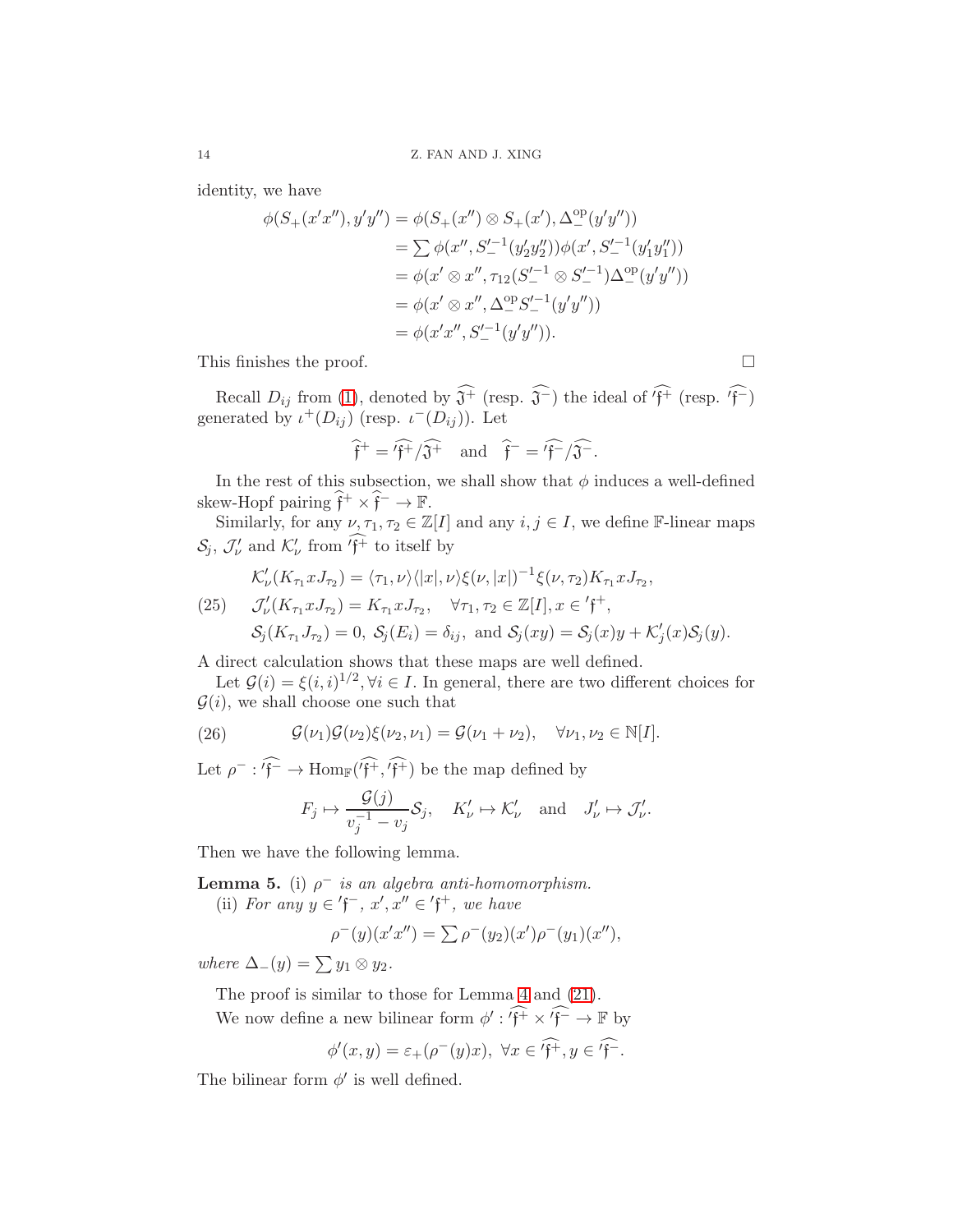By Lemma  $5(i)$ , we have

$$
\phi'(x'x'',y) = \phi'(x' \otimes x'', \Delta^{\mathrm{op}}_{-}(y)),
$$

where  $\phi'(x' \otimes x'', y' \otimes y'') = \phi'(x', y')\phi'(x'', y'')$ , for all  $x', x'' \in \mathfrak{f}^+, y, y', y'' \in \mathfrak{f}^+$  $\int f^{-}$ .

Moreover, for any  $\nu_1, \nu_2, \tau_1, \tau_2 \in \mathbb{Z}[I]$  and  $x \in \text{'f}^+, y \in \text{'f}^-,$  we have

<span id="page-14-0"></span>(27) 
$$
\phi'(K_{\nu_1}x J_{\nu_2}, K'_{\tau_1}y J'_{\tau_2}) =
$$

$$
\langle \nu_1, \tau_1 \rangle \langle \nu_1, |y| \rangle \langle |x|, \tau_1 \rangle \xi(\tau_1, |x|)^{-1} \xi(\tau_1, \nu_2) \phi'(x, y).
$$

This equality can be directly checked by the definition of  $\phi'$ . We notice that the coefficient on the right hand side of [\(27\)](#page-14-0) is different from the one in [\(17\)](#page-11-1). The difference is  $\xi(\tau_1, |x|)^{-1}$ .

<span id="page-14-4"></span>**Lemma 6.** For any homogenous elements  $x \in \mathfrak{f}^+$  and  $y \in \mathfrak{f}^-$ , we have  $\phi(x,y) = \mathcal{G}(|x|) \phi'(x,y).$ 

*Proof.* We show it by induction on |x|. If  $|x| = i$ , we have

$$
\phi(E_i, F_j) = \delta_{ij} \frac{\xi(i, i)}{v_i^{-1} - v_i} = \mathcal{G}(i)\phi'(E_i, F_j).
$$

Assume that the lemma holds for  $x', x'' \in \mathfrak{f}^+$  in the first component. For any  $y \in \mathfrak{f}^-$ , we write  $\Delta^{\text{op}}_{-}(y) = \sum K'_{|y_1|} y_2 \otimes y_1 J'_{|y_2|}$  with  $y_1, y_2 \in \mathfrak{f}^-$ . Then we have

$$
\phi(x'x'', y) = \sum \phi(x', K'_{|y_1|} y_2) \phi(x'', y_1 J'_{|y_2|})
$$
  
=  $\sum \langle |x'|, |y_1| \rangle \mathcal{G}(|x'|) \mathcal{G}(|x''|) \phi'(x', y_2) \phi'(x'', y_1)$   
=  $\sum \mathcal{G}(|x'|) \mathcal{G}(|x''|) \xi(|y_1|, |x'|) \phi'(x', K'_{|y_1|} y_2) \phi'(x'', y_1 J'_{|y_2|})$   
=  $\mathcal{G}(|x'| + |x''|) \phi'(x'x'', y).$ 

Here we use the fact that  $|x''| = |y_1|$ . This finishes the proof.

<span id="page-14-1"></span>By Proposition [2,](#page-3-2) we have

(28) 
$$
tr(D_{ij}) = 0 = r_l(D_{ij}), \quad \forall i \neq j, l \in I.
$$

By comparing the definition of  $\iota r$  with that of  $\mathcal{S}_l$  in [\(25\)](#page-13-1), we have

(29) 
$$
\mathcal{S}_l|_{\mathit{f}^+} \circ \iota^+ = \iota^+ \circ \iota^r.
$$

<span id="page-14-3"></span>**Lemma 7.** For any homogenous elements  $x \in \text{A}$  and  $i \in I$ , we have

<span id="page-14-2"></span>
$$
i\mathcal{S}|_{\mathit{r}\mathfrak{f}^{-}} \circ \iota^{-}(x) = \xi(|x^{-}|,i)\iota^{-} \circ r_{i}(x),
$$

where  $x^- = \iota^-(x)$ .

*Proof.* We show it by induction on  $|x^-|$ . Recall the definition of  $_iS$  from [\(15\)](#page-10-1), the case that  $|x^{-}| = j$  is trivial. Assume that the lemma holds for x, y.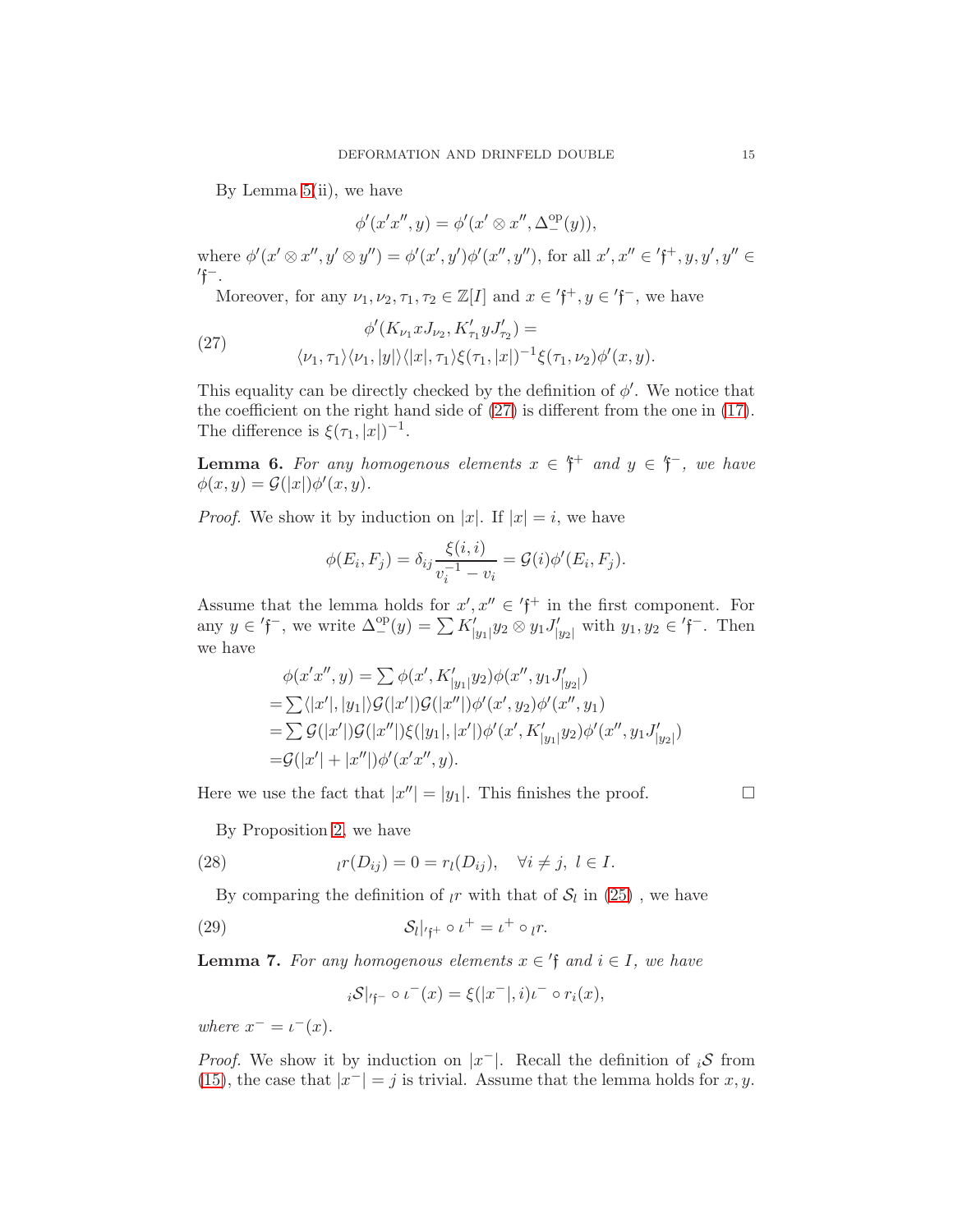Then we have

$$
{}_{i}\mathcal{S}|_{\mathfrak{f}^{-}} \circ \iota^{-}(xy) = \xi(|x^{-}|,i)_{i}\mathcal{S}|_{\mathfrak{f}^{-}}(y^{-})x^{-} + \langle i, |y^{-}| \rangle y^{-}{}_{i}\mathcal{S}|_{\mathfrak{f}^{-}}(x^{-})
$$
  
\n
$$
= \xi(|x^{-}| + |y^{-}|,i) \iota^{-} \circ r_{i}(y)x^{-} + \langle i, |y^{-}| \rangle \xi(|x^{-}|,i) y^{-} \iota^{-} \circ r_{i}(x)
$$
  
\n
$$
= \xi(|x^{-}| + |y^{-}|,i) \iota^{-} \circ r_{i}(y)x^{-} + \langle i, |y^{-}| \rangle \xi(|y^{-}|,i)^{-1}y^{-} \iota^{-} \circ r_{i}(x))
$$
  
\n
$$
= \xi(|x^{-}| + |y^{-}|,i) \iota^{-} \circ r_{i}(xy).
$$

Lemma is proved.

By  $(28)$ ,  $(29)$  and Lemma [7,](#page-14-3) we have

<span id="page-15-0"></span>(30) 
$$
\mathcal{S}_l(\iota^+(D_{ij})) = \iota^+ \circ_l r(D_{ij}) = 0, \n\iota \mathcal{S}(\iota^-(D_{ij})) = \xi(|D_{ij}^-|, l)\iota^- \circ r_l(D_{ij}) = 0, \quad \forall i \neq j, l \in I.
$$

**Corollary 1.** The bilinear form  $\phi$  induces a well defined skew-Hopf pairing  $\widehat{\mathfrak{f}}^+ \times \widehat{\mathfrak{f}}^- \to \mathbb{F}.$ 

*Proof.* By the definition of  $\hat{f}^+$  and  $\hat{f}^-$ , it is enough to show that  $\hat{J}^+$  and  $\hat{J}^$ are in the radical of  $\phi$ , i.e.,  $\phi(\iota^+(D_{ij}), y) = 0 = \phi(x, \iota^-(D_{ij}))$  for any  $i \neq j$ ,  $x \in \hat{\mathfrak{f}}^+$  and  $y \in \hat{\mathfrak{f}}^-$ . By [\(17\)](#page-11-1), we may assume that  $x \in \hat{\mathfrak{f}}^+$  and  $y \in \hat{\mathfrak{f}}^-$ . If  $|x| = |y| = 0$ , there is nothing to show. We now assume that |x| and |y| are not equal to zero. Then we can write  $x = E_l x'$  for some l. By the definition of  $\phi$  and [\(30\)](#page-15-0), we have

$$
\phi(x, \iota^{-}(D_{ij})) = \varepsilon_{-}(\rho^{+}(x')\iota S(\iota^{-}(D_{ij}))) = 0, \quad \forall i \neq j.
$$

Similarly,  $\phi'(\iota^+(D_{ij},y)) = 0$  for any  $i \neq j$ . By Lemma [6](#page-14-4), we have

$$
\phi(\iota^+(D_{ij}),y) = \mathcal{G}(|D_{ij}|)\phi'(\iota^+(D_{ij}),y) = 0, \quad \forall i \neq j.
$$

This finishes the proof.

By Proposition [3,](#page-9-1) there is a Hopf algebra structure on  $\hat{f}^+ \otimes \hat{f}^-$ , denoted this Hopf algebra by  $\mathbf{U}_{\beta,\xi}$ .

3.4. Algebraic presentation of  $U_{\beta,\xi}$ . It is clear that  $U_{\beta,\xi}$  is generated by  $E_i, F_i, J_i^{\pm 1}, J_i'^{\pm 1}, K_i^{\pm 1}$  and  $K_i'^{\pm 1}$  for all  $i \in I$ . We now calculate defining relations of  $\mathbf{U}_{\beta,\xi}$  in these generators.

Since  $\hat{\mathfrak{f}}^+$  and  $\hat{\mathfrak{f}}^-$  can be thought as subalgebras of  $\mathbf{U}_{\beta,\xi}$ , the algebra  $\mathbf{U}_{\beta,\xi}$  carries on all defining relations of  $\hat{\mathfrak{f}}^+$  and  $\hat{\mathfrak{f}}^-$ . It is easy to show that  $J_i^{\pm 1}, J_i'^{\pm 1}, K_i^{\pm 1}$  and  $K_i'^{\pm 1}$  commute with each other.

Since 
$$
\Delta^2 (J'_i) = J'_i \otimes J'_i \otimes J'_i
$$
,  $\Delta^2 (K'_i) = K'_i \otimes K'_i \otimes K'_i$  and

(31) 
$$
\Delta^2_+(E_i) = E_i \otimes J_i \otimes J_i + K_i \otimes E_i \otimes J_i + K_i \otimes K_i \otimes E_i,
$$

by (iii) in Proposition [3,](#page-9-1) we have

<span id="page-15-1"></span>
$$
K_i'E_j = \phi(K_j, K_i'^{-1})E_jK_i'\phi(J_j, K_i') = \langle j, i \rangle^{-1}\xi(i, j)E_jK_i', \text{ and}
$$

$$
J_i'E_j = \phi(K_j, J_i'^{-1})E_jJ_i'\phi(J_j, J_i') = E_jJ_i'.
$$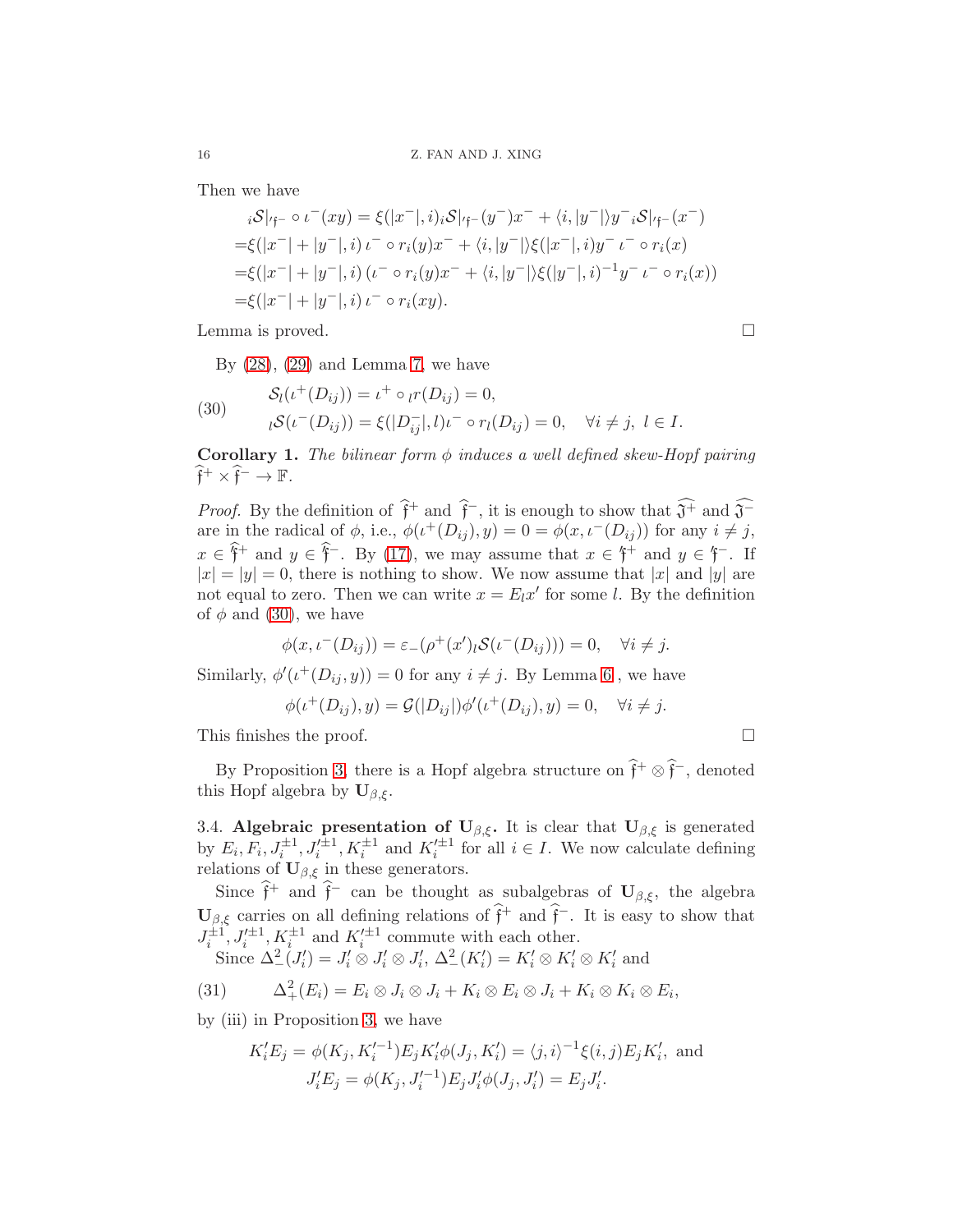Since  $\Delta^2_+(J_i) = J_i \otimes J_i \otimes J_i$ ,  $\Delta^2_+(K_i) = K_i \otimes K_i \otimes K_i$  and (32)  $\Delta^2_{-}(F_i) = J'_i \otimes J'_i \otimes F_i + J'_i \otimes F_i \otimes K'_i + F_i \otimes K'_i \otimes K'_i,$ 

we have

<span id="page-16-0"></span>
$$
F_j K_i = \phi(K_i, J'_j{}^{-1}) K_i F_j \phi(K_i, K'_j) = \langle i, j \rangle K_i F_j,
$$
 and  

$$
F_j J_i = \phi(J_i, J'_i{}^{-1}) J_i F_j \phi(J_i, K'_j) = \xi(j, i) J_i F_j.
$$

Similarly, by  $(31)$  and  $(32)$ , we have

$$
F_j E_i = \phi(E_i, -J_j'^{-1} F_j K_j'^{-1}) J_i K_j' \phi(J_i, K_j') + E_i F_j \phi(J_i, K_j') + K_i J_j' \phi(E_i, F_j)
$$
  
=  $\xi(j, i) E_i F_j + \delta_{ij} \frac{\xi(j, i)}{v_i^{-1} - v_i} (K_i J_j' - J_i K_j').$ 

Summarizing up, we have the following presentation of  $\mathbf{U}_{\beta,\xi}$  generated by symbols  $E_i, F_i, J_i^{\pm 1}, J_i'^{\pm 1}, K_i^{\pm 1}, K_i'^{\pm 1}, \forall i \in I$ , and subjects to the following relations.

(R1) 
$$
J_i^{\pm 1}, J_i^{\prime \pm 1}, K_i^{\pm 1}
$$
 and  $K_i^{\prime \pm 1}$  commute with each other,  
\n $K_i^{\pm 1} K_i^{\mp 1} = K_i^{\prime \pm 1} K_i^{\prime \mp 1} = J_i^{\pm 1} J_i^{\mp 1} = J_i^{\prime \pm 1} J_i^{\prime \mp 1} = 1.$ 

(R2) 
$$
K_i E_j = \langle i, j \rangle E_j K_i, \quad K'_i E_j = \langle j, i \rangle^{-1} \xi(i, j) E_j K'_i,
$$
  
\n $K_i F_j = \langle i, j \rangle^{-1} F_j K_i, \quad K'_i F_j = \langle j, i \rangle \xi(i, j)^{-1} F_j K'_i,$   
\n $J_i E_j = \xi(j, i) E_j J_i, \quad J'_i E_j = E_j J'_i,$   
\n $J_i F_j = \xi(j, i)^{-1} F_j J_i, \quad J'_i F_j = F_j J'_i.$   
\n(R3)  $E_i F_j - \xi(j, i)^{-1} F_j E_i = \delta_{ij} \frac{K_i J'_i - J_i K'_i}{v_i - v_i^{-1}}.$ 

$$
(R4) \qquad \sum_{k+k'=1-a_{ij}} (-1)^k (\beta(i,j))^{-k} E_i^{(k)} E_j E_i^{(k')} = 0, \quad \text{if } i \neq j,
$$

$$
\sum_{k+k'=1-a_{ij}} (-1)^k (\beta(i,j))^{-k} F_i^{(k')} F_j F_i^{(k)} = 0, \quad \text{if } i \neq j.
$$

We note that  $U_{\beta,\xi}$  admits a triangle decomposition  $U_{\beta,\xi} \simeq U^+ \otimes U^0 \otimes U^$ by repeating the argument for ordinary quantum groups word by word, where  $\mathbf{U}^+$  (resp.  $\mathbf{U}^0$  or  $\mathbf{U}^-$ ) is a subalgebra of  $\mathbf{U}_{\beta,\xi}$  generated by  $E_i$  (resp.  $J_i^{\pm 1}, J_i'^{\pm 1}, K_i^{\pm 1}, K_i'^{\pm 1}$  or  $F_i$ ) for all  $i \in I$ .

3.5. **Hopf algebra structure on U** $_{\beta,\xi}$ . By Proposition [3,](#page-9-1) **U** $_{\beta,\xi}$  has a Hopf algebra structure with the comultiplication  $\Delta$ , the counit  $\varepsilon$  and the antipode S given as follows.

$$
\Delta(E_i) = E_i \otimes J_i + K_i \otimes E_i, \qquad \Delta(K_i^{\pm 1}) = K_i^{\pm 1} \otimes K_i^{\pm 1},
$$
  
\n
$$
\Delta(F_i) = J'_i \otimes F_i + F_i \otimes K'_i, \qquad \Delta(K_i'^{\pm 1}) = K_i'^{\pm 1} \otimes K_i'^{\pm 1},
$$
  
\n
$$
\Delta(J_i^{\pm 1}) = J_i^{\pm 1} \otimes J_i^{\pm 1}, \qquad \Delta(J_i'^{\pm 1}) = J_i'^{\pm 1} \otimes J_i'^{\pm 1},
$$
  
\n
$$
\varepsilon(K_i^{\pm 1}) = \varepsilon(J_i^{\pm 1}) = 1, \qquad \varepsilon(E_i) = 0,
$$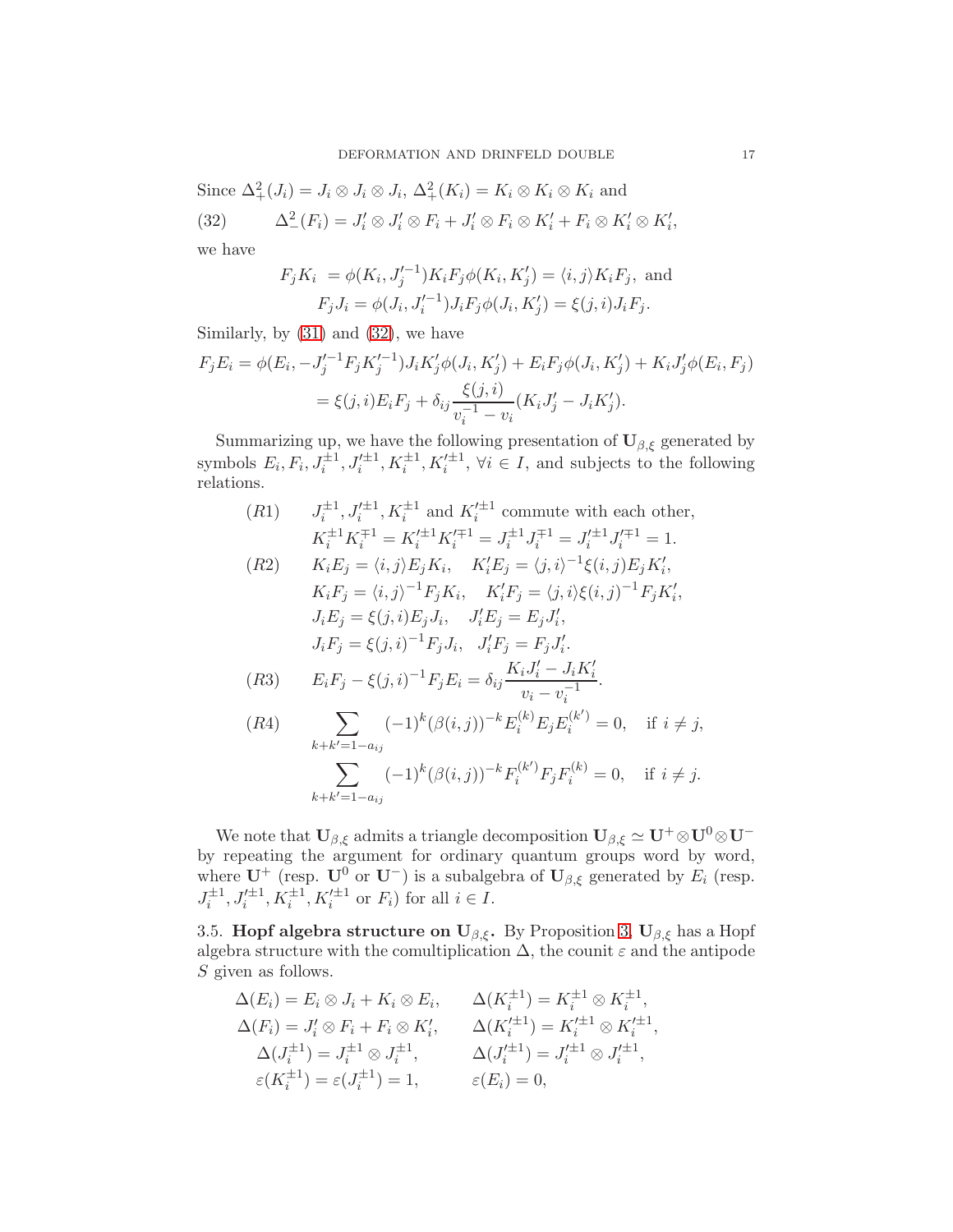### 18 Z. FAN AND J. XING

$$
\varepsilon(K_i'^{\pm 1}) = \varepsilon(J_i'^{\pm 1}) = 1, \qquad \varepsilon(F_i) = 0,
$$
  
\n
$$
S(E_i) = -K_i^{-1} E_i J_i^{-1}, \qquad S(K_i^{\pm 1}) = K_i^{\mp 1}, \quad S(J_i^{\pm 1}) = J_i^{\mp 1},
$$
  
\n
$$
S(F_i) = -J_i'^{-1} F_i K_i'^{-1}, \qquad S(K_i'^{\pm 1}) = K_i'^{\mp 1}, \quad S(J_i'^{\pm 1}) = J_i^{\mp 1}.
$$

# 4. SPECIALIZATIONS OF  $U_{\beta,\xi}$

<span id="page-17-0"></span>In this section, we shall show that various quantum algebras in Section [2.3](#page-5-5) admit a Drinfeld double construction by specializing the parameters  $\beta(i, j)$ and  $\xi(i, j)$ , for all  $i, j \in I$ .

4.1. The entire two-parameter quantum algebras. In the case of the two-parameter quantum algebra (see Example [1\)](#page-5-3), we set

$$
\beta(i,j) = t^{\Omega_{ji} - \Omega_{ij}}
$$
 and  $\xi(i,j) = 1$ ,  $\forall i, j \in I$ .

Let  $\mathcal{G}(\nu) = 1$  for all  $\nu \in \mathbb{N}[I]$ , then [\(26\)](#page-13-2) holds.

Under these settings, we get the following presentation of an entire twoparameter quantum algebra  $\mathbf{U}_{v,t}$ , generated by symbols  $E_i, F_i, K_i^{\pm 1}, K_i'^{\pm 1}$ ,  $J_i^{\pm 1}, J_i'^{\pm 1}, \forall i \in I$ , and subjects to the following relations.

 $(R_11)$  $i^{\pm 1}$ ,  $J_i'^{\pm 1}$ ,  $K_i^{\pm 1}$  and  $K_i'^{\pm 1}$  commute with each other,  $K_i^{\pm 1} K_i^{\mp 1} = K_i^{\prime \pm 1} K_i^{\prime \mp 1} = J_i^{\pm 1} J_i^{\mp 1} = J_i^{\prime \pm 1} J_i^{\prime \mp 1} = 1.$ 

$$
(R_1 2) \t K_i E_j K_i^{-1} = v^{-i} j_t^{\Omega_{ji} - \Omega_{ij}} E_j, \t K'_i E_j K'^{-1}_i = v^{i} j_t^{\Omega_{ji} - \Omega_{ij}} E_j,
$$
  
\n
$$
K'_i F_j K'^{-1}_i = v^{-i} j_t^{\Omega_{ij} - \Omega_{ji}} F_j, \t K_i F_j K_i^{-1} = v^{i} j_t^{\Omega_{ij} - \Omega_{ji}} F_j,
$$
  
\n
$$
J_i E_j J_i^{-1} = E_j, \t J'_i E_j J'_i^{-1} = E_j, \t J_i F_j J_i^{-1} = F_j, \t J'_i F_j J'_i^{-1} = F_j.
$$

$$
(R_13) \t E_iF_j - F_jE_i = \delta_{ij}\frac{K_iJ'_i - J_iK'_i}{v_i - v_i^{-1}}.
$$

$$
(R_1 4) \qquad \sum_{k+k'=1-a_{ij}} (-1)^k \begin{bmatrix} 1-a_{ij} \\ k \end{bmatrix}_{v_i} t^{k(\Omega_{ij}-\Omega_{ji})} E_i^k E_j E_i^{k'} = 0, \quad \text{if } i \neq j,
$$

$$
\sum_{k+k'=1-a_{ij}} (-1)^k \begin{bmatrix} 1-a_{ij} \\ k \end{bmatrix}_{v_i} t^{k(\Omega_{ij}-\Omega_{ji})} F_i^{k'} F_j F_i^k = 0, \quad \text{if } i \neq j.
$$

Let  $U_{v,t}$  be the two-parameter quantum algebra in [\[FL\]](#page-21-1) associated to  $(I, \cdot)$ .

<span id="page-17-1"></span>**Proposition 5.** The map  $\Phi: U_{v,t} \to \mathbf{U}_{v,t}/\langle J_i-1, J'_i-1 \rangle$  sending  $E_i \mapsto F_i$ ,  $F_i \mapsto E_i, K_i \mapsto -K_i$  and  $K'_i \mapsto -K'_i$  for all  $i \in I$  is a  $\mathbb{Q}(v, t)$ -algebra isomorphism.

By Proposition [5,](#page-17-1) if we set  $J_i = J'_i = 1$  in Section [3,](#page-8-0) then the construction in Section [3](#page-8-0) provides a Drinfeld double construction of  $U_{v,t}$ . This recovers the results in [\[BGH,](#page-21-12) [BW\]](#page-21-11).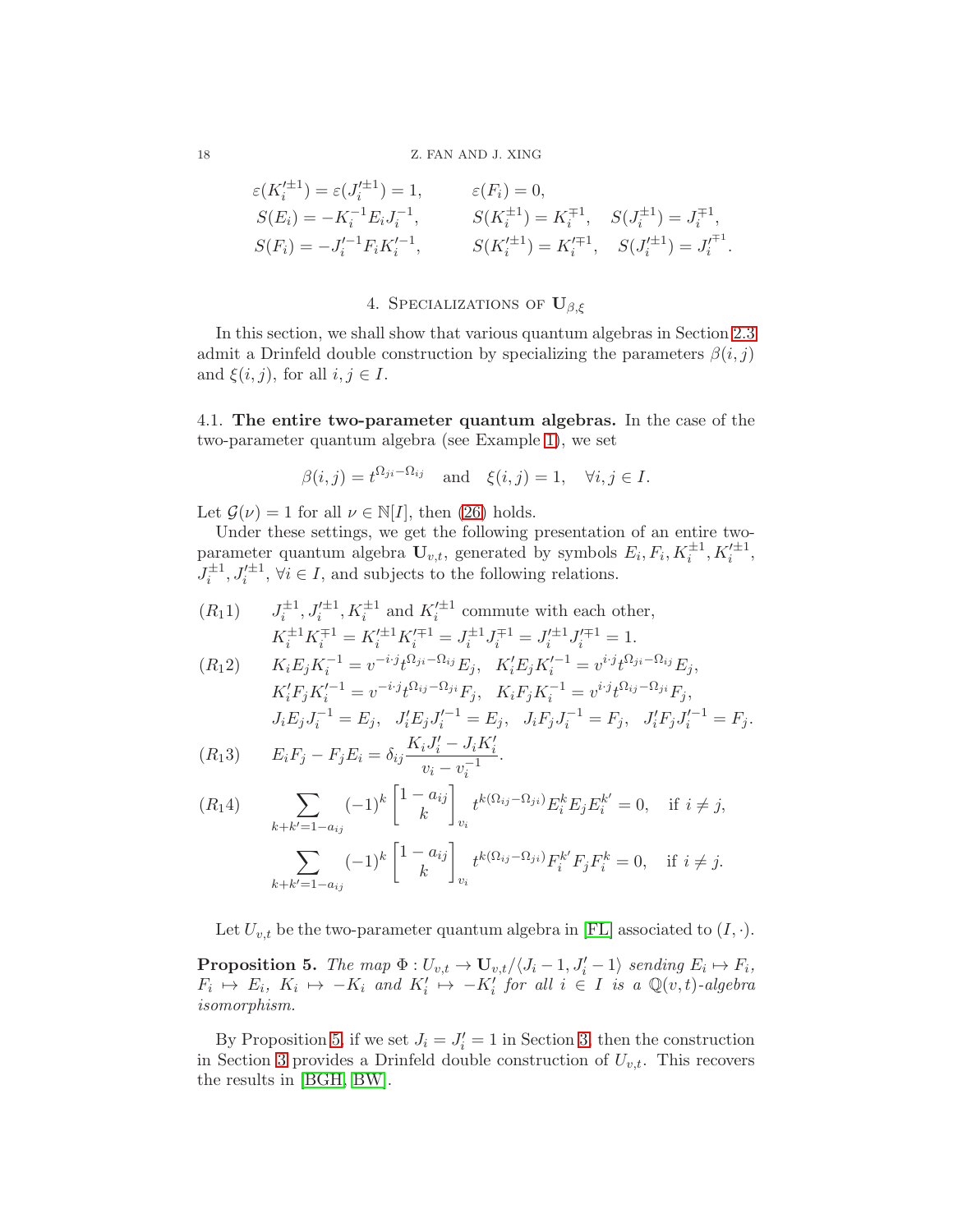4.2. The entire quantum superalgebras. In the case of the quantum superalgebra (see Example [2\)](#page-6-0), we set

$$
\xi(i,j) = t^{2\mathcal{P}(i)\mathcal{P}(j)}
$$
 and  $\beta(i,j) = t^{i \cdot j} t^{2\mathcal{P}(i)\mathcal{P}(j)}$ ,  $\forall i, j \in I$ ,

where  $t = i$ .

Then,  $\langle i, j \rangle = (v^{-1}t)^{i \cdot j}$ . We have

$$
\xi(i,j)\xi(j,i) = 1
$$
 and  $\langle i,j \rangle = \langle j,i \rangle$ ,  $\forall i,j \in I$ .

Let  $\mathcal{G}(\nu) = t^{(\mathcal{P}(\nu))^2}$  for all  $\nu \in \mathbb{N}[I]$ , where  $\mathcal{P}(\nu) = \sum_i \nu_i \mathcal{P}(i)$ . It's easy to check that  $\mathcal{G}(\nu)$  satisfies [\(26\)](#page-13-2). Under these settings, we have the following presentation of an entire quantum superalgebra  $\widetilde{\mathbf{U}_{v,i}}$  generated by symbols  $E_i, F_i, J_i^{\pm 1}, J_i'^{\pm 1}, K_i^{\pm 1}, K_i'^{\pm 1}, \forall i \in I$ , and subjects to the following relations.

$$
(R_2 1) \t J_i^{\pm 1}, J_i^{\prime \pm 1}, K_i^{\pm 1} \text{ and } K_i^{\prime \pm 1} \text{ commute with each other,}
$$
  

$$
K_i^{\pm 1} K_i^{\mp 1} = K_i^{\prime \pm 1} K_i^{\prime \mp 1} = J_i^{\pm 1} J_i^{\mp 1} = J_i^{\prime \pm 1} J_i^{\prime \mp 1} = 1.
$$

$$
(R_2 2) \t K_i E_j = v^{-i \cdot j} t^{i \cdot j} E_j K_i, \t K'_i E_j = v^{i \cdot j} t^{-i \cdot j} t^{2\mathcal{P}(i)\mathcal{P}(j)} E_j K'_i,
$$
  
\n
$$
K_i F_j = v^{i \cdot j} t^{-i \cdot j} F_j K_i, \t K'_i F_j = v^{-i \cdot j} t^{i \cdot j} t^{2\mathcal{P}(i)\mathcal{P}(j)} F_j K'_i,
$$
  
\n
$$
J_i E_j = t^{2\mathcal{P}(i)\mathcal{P}(j)} E_j J_i, \t J'_i E_j = E_j J'_i,
$$
  
\n
$$
J_i F_j = t^{2\mathcal{P}(i)\mathcal{P}(j)} F_j J_i, \t J'_i F_j = F_j J'_i.
$$

$$
(R_2 3) \t E_i F_j - t^{2\mathcal{P}(i)\mathcal{P}(j)} F_j E_i = \delta_{ij} \frac{K_i J'_i - J_i K'_i}{v_i - v_i^{-1}}.
$$

$$
(R_2 4) \qquad \sum_{k+k'=1-a_{ij}} (-1)^k \begin{bmatrix} 1-a_{ij} \\ k \end{bmatrix}_{v_i} t^{ki \cdot j + 2k \mathcal{P}(i)\mathcal{P}(j)} E_i^k E_j E_i^{k'} = 0, \quad \text{if } i \neq j,
$$

$$
\sum_{k+k'=1-a_{ij}} (-1)^k \begin{bmatrix} 1-a_{ij} \\ k \end{bmatrix}_{v_i} t^{ki \cdot j + 2k \mathcal{P}(i)\mathcal{P}(j)} F_i^{k'} F_j F_i^k = 0, \quad \text{if } i \neq j.
$$

Let  $U_{q,i}$  be the quantum superalgebra defined in [\[CHW\]](#page-21-5) associated to  $(I, \cdot)$ which is a bar-consistent super Cartan datum. Let  $\mathcal I$  be the ideal of  $\mathbf{U}_{v,i}$ generated by  $\{K_iK'_iJ_i-1, \forall i \in I\}$ , and  $\mathbf{U}_{v,i}^{sq}$  $\mathbf{v}_{v,i}^{sq}$  the subalgebra of  $\mathbf{U}_{v,i}/\mathcal{I}$ generated by  $E_i$ ,  $F_i$ ,  $J_i'^{\pm}$ ,  $K_i^{\pm}$  and  $(J_i K_i')^{\pm}$ . Then we have the following proposition.

**Proposition 6.** The map  $\varsigma: U_{q,1} \to \mathbf{U}_{q,2}^{sq}$  $_{v, \mathbf{i}}^{sq}$  sending

$$
q \mapsto v^{-1}t, \ E_i \mapsto E_i, \ F_i \mapsto F_i, \ J_i \mapsto t_i^2 J_i', \ K_i \mapsto t_i^{-1} K_i, \ \forall \ i \in I
$$

is a Q-algebra isomorphism.

4.3. The entire Multi-parameter quantum algebras. In the case of the multi-parameter quantum algebra (see Example [3\)](#page-7-0), we set

$$
\beta(i,j) = v^{i \cdot j} q_{ij} \quad \text{and} \quad \xi(i,j) = 1, \quad \forall i, j \in I.
$$

Let  $\mathcal{G}(\nu) = 1$  for all  $\nu \in \mathbb{N}[I]$ , then [\(26\)](#page-13-2) holds.

i·j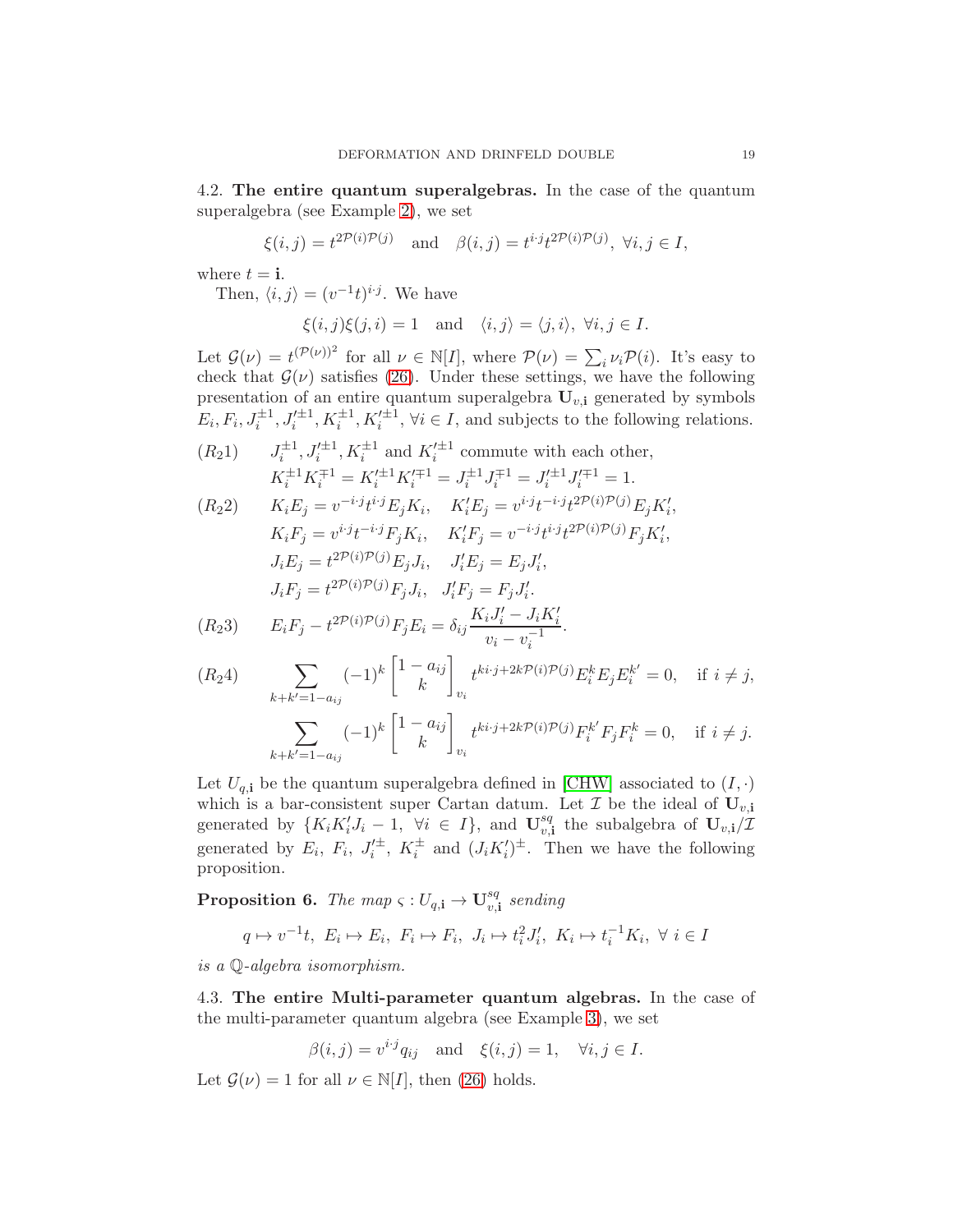### 20 Z. FAN AND J. XING

Under these settings, we get the following presentation of an entire multiparameter quantum algebra  $\mathbf{U}_{v,\mathbf{q}}$ , generated by symbols  $E_i, F_i, K_i^{\pm 1}, K_i'^{\pm 1}$ ,  $J_i^{\pm 1}, J_i'^{\pm 1}, \forall i \in I$ , and subjects to the following relations.

$$
(R_{3}1) \qquad J_{i}^{\pm 1}, J_{i}'^{\pm 1}, K_{i}^{\pm 1} \text{ and } K_{i}'^{\pm 1} \text{ commute with each other,}
$$
\n
$$
K_{i}^{\pm 1}K_{i}^{\mp 1} = K_{i}'^{\pm 1}K_{i}'^{\mp 1} = J_{i}^{\pm 1}J_{i}^{\mp 1} = J_{i}^{\pm 1}J_{i}^{\mp 1} = 1.
$$
\n
$$
(R_{3}2) \qquad K_{i}E_{j}K_{i}^{-1} = q_{ij}E_{j}, \quad K_{i}'E_{j}K_{i}'^{-1} = q_{ji}^{-1}E_{j},
$$
\n
$$
K_{i}'F_{j}K_{i}'^{-1} = q_{ji}F_{j}, \quad K_{i}F_{j}K_{i}^{-1} = q_{ij}^{-1}F_{j},
$$
\n
$$
J_{i}E_{j}J_{i}^{-1} = E_{j}, \quad J_{i}'E_{j}J_{i}'^{-1} = E_{j}, \quad J_{i}F_{j}J_{i}^{-1} = F_{j}, \quad J_{i}'F_{j}J_{i}'^{-1} = F_{j}.
$$
\n
$$
(R_{3}3) \qquad E_{i}F_{j} - F_{j}E_{i} = \delta_{ij} \frac{K_{i}J_{i}' - J_{i}K_{i}'}{v_{i} - v_{i}^{-1}}.
$$
\n
$$
(R_{3}4) \qquad \sum_{k+k'=1-a_{ij}} (-1)^{k} \begin{bmatrix} 1-a_{ij} \\ k \end{bmatrix}_{v_{i}} (v^{i \cdot j} q_{ij})^{-k} E_{i}^{k} E_{j} E_{i}^{k'} = 0, \quad \text{if } i \neq j,
$$
\n
$$
\sum_{k+k'=1-a_{ij}} (-1)^{k} \begin{bmatrix} 1-a_{ij} \\ k \end{bmatrix}_{v_{i}} (v^{i \cdot j} q_{ij})^{-k} F_{i}^{k'} F_{j} F_{i}^{k} = 0, \quad \text{if } i \neq j.
$$

Let  $U_{q}$  be the multi-parameter quantum algebra in [\[HPR\]](#page-21-6) associated to  $(I, \cdot).$ 

**Proposition 7.** Under the assumption [\(7\)](#page-7-3), the map  $\Psi: U_{\bf q} \to {\bf U}_{v,\bf q}/\langle J_i 1, J'_i - 1$  sending  $e_i \mapsto E_i$ ,  $f_i \mapsto F_i$ ,  $\omega_i \mapsto -v_i K_i$  and  $\omega'_i \mapsto -v_i K'_i$ , for all  $i \in I$  is a  $\mathbb{Q}$ -algebra isomorphism.

By Proposition [5,](#page-17-1) if we set  $J_i = J'_i = 1$  in Section [3,](#page-8-0) then the construction in Section [3](#page-8-0) provides a Drinfeld double construction of  $U_q$ . This recovers the result in [\[HPR\]](#page-21-6).

4.4. The entire Multi-parameter quantum superalgebras I. In the case of the multi-parameter quantum super algebra (see Example [4\)](#page-7-1), we further assume that  $s_{ij} = s_{ji}$ . Then, we set

$$
\xi(i,j) = s_{ij}^{-1}
$$
 and  $\beta(i,j) = s_{ji}^{-1} p_{ji} v_i^{-a_{ij}}$ ,  $\forall i, j \in I$ .

Let  $\mathcal{G}(\nu) = \prod_{i,j \in I} s_{ij}^{-\nu(i)\nu(j)/2}$ , for all  $\nu \in \mathbb{N}[I]$  (i.e.  $\nu = \sum_i \nu(i)i$ ), then [\(26\)](#page-13-2) holds. Under these settings, we obtain an entire multi-parameter quantum superalgebra  $\mathbf{U}_{\mathbf{s},\mathbf{p}}$ , generated by symbols  $E_i, F_i, K_i^{\pm 1}, K_i'^{\pm 1}, J_i^{\pm 1}, J_i^{\pm 1}, \forall i \in$ I, and subjects to the following relations.

 $(R_41)$   $J_i^{\pm 1}, J_i^{\prime \pm 1}, K_i^{\pm 1}$  and  $K_i^{\prime \pm 1}$  commute with each other,  $K_i^{\pm 1} K_i^{\mp 1} = K_i^{\prime \pm 1} K_i^{\prime \mp 1} = J_i^{\pm 1} J_i^{\mp 1} = J_i^{\prime \pm 1} J_i^{\prime \mp 1} = 1.$ 

$$
(R_42) \t K_iE_j = p_{ij}^{-1}E_jK_i, \t K'_iE_j = p_{ji}s_{ji}^{-1}E_jK'_i,
$$
  
\n
$$
K_iF_j = p_{ij}F_jK_i, \t K'_iF_j = p_{ji}^{-1}s_{ji}F_jK'_i,
$$
  
\n
$$
J_iE_j = s_{ji}^{-1}E_jJ_i, \t J'_iE_j = E_jJ'_i,
$$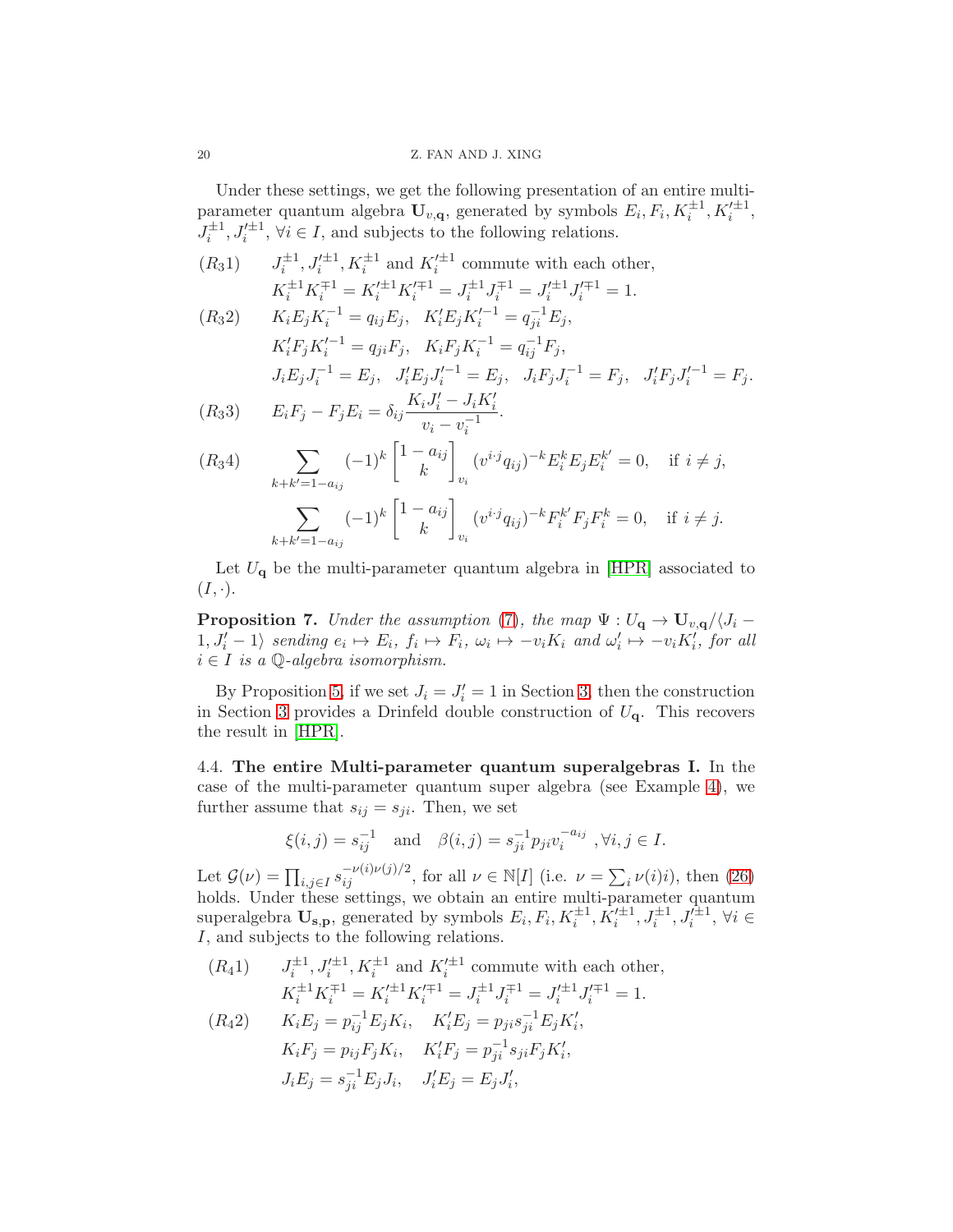$$
J_iF_j = s_{ji}F_jJ_i, \quad J'_iF_j = F_jJ'_i.
$$
  
(R43) 
$$
E_iF_j - s_{ji}F_jE_i = \delta_{ij}\frac{K_iJ'_i - J_iK'_i}{v_i - v_i^{-1}}.
$$
  
(R44) 
$$
\sum_{k+k'=1-a_{ij}} (-1)^k \begin{bmatrix} 1-a_{ij} \\ k \end{bmatrix}_{v_i} s_{ji}^k p_{ji}^{-k} v_i^{k a_{ij}} E_i^k E_j E_i^{k'} = 0, \quad \text{if } i \neq j,
$$

$$
\sum_{k+k'=1-a_{ij}} (-1)^k \begin{bmatrix} 1-a_{ij} \\ k \end{bmatrix}_{v_i} s_{ji}^k p_{ji}^{-k} v_i^{k a_{ij}} F_i^{k'} F_j F_i^k = 0, \quad \text{if } i \neq j.
$$

By [\(10\)](#page-7-7) and the assumption  $s_{ij} = s_{ji}$ , we have

(33) 
$$
p_{ij} = p_{ji} s_{ji}^{-2}, \quad \forall i, j \in I.
$$

Let  $U_{\mathbf{s},\mathbf{p}}$  be the multi-parameter quantum superalgebra defined in [\[KKO,](#page-21-7) Section 2] associated to  $(I, \cdot)$  which is a bar-consistent super Cartan datum. Let J be the ideal of  $\mathbf{U}_{\mathbf{s},\mathbf{p}}$  generated by  $\{K_iK'_iJ_iJ'_i-1, \forall i \in I\}$ , and  $\mathbf{U}_{\mathbf{s},\mathbf{p}}^{sq}$ the subalgebra of  $\mathbf{U_{s,p}}/\mathcal{J}$  generated by  $E_i, F_i, (K_i'J_i)^{\pm}$  and  $(K_iJ_i')^{\pm}, \forall i \in I$ .

**Proposition 8.** Under the assumptions [\(11\)](#page-7-6) and  $s_{ij} = s_{ji}$ , the map  $\Gamma$ :  $U_{\mathbf{s},\mathbf{p}} \rightarrow \mathbf{U}_{\mathbf{s},\mathbf{p}}^{sq}$  sending  $e_i \mapsto E_i$ ,  $f_i \mapsto F_i$ ,  $K_i \mapsto -h_i K_i' J_i$  for all  $i \in I$  is a Q-algebra isomorphism.

4.5. The entire Multi-parameter quantum superalgebras II. In the case of the multi-parameter quantum superalgebra (see Example [5\)](#page-8-1), we further assume that  $\tilde{s}_{ij} = \tilde{s}_{ji}$ . Then, we set

$$
\xi(i,j) = \tilde{s}_{ij}^{-1}
$$
 and  $\beta(i,j) = \tilde{s}_{ij}\tilde{p}_i^{a_{ij}/2}$ ,  $\forall i, j \in I$ .

Let  $\mathcal{G}(\nu) = \prod_{i,j \in I} \tilde{s}_{ij}^{-\nu(i)\nu(j)/2}$ , for all  $\nu \in \mathbb{N}[I]$  (i.e.,  $\nu = \sum_{i} \nu(i)i$ ), then [\(26\)](#page-13-2) holds.

Under these settings, we obtain an entire multi-parameter quantum superalgebra  $\mathbf{U}_{\tilde{\mathbf{s}}, \tilde{\mathbf{p}}},$  generated by symbols  $E_i, F_i, K_i^{\pm 1}, K_i'^{\pm 1}, J_i'^{\pm 1}, J_i'^{\pm 1}, \forall i \in I$ , and subjects to the following relations.

 $(R_51)$  $i^{\pm 1}$ ,  $J_i'^{\pm 1}$ ,  $K_i^{\pm 1}$  and  $K_i'^{\pm 1}$  commute with each other,  $K_i^{\pm 1} K_i^{\mp 1} = K_i^{\prime \pm 1} K_i^{\prime \mp 1} = J_i^{\pm 1} J_i^{\mp 1} = J_i^{\prime \pm 1} J_i^{\prime \mp 1} = 1.$  $(R_5 2)$   $K_i E_j = E_j K_i$ ,  $K'_i E_j = \tilde{s}_{ij} \tilde{p}_i^{a_{ij}} E_j K'_i$ ,  $K_i F_j = F_j K_i, \quad K'_i F_j = \tilde{s}_{ij}^{-1} \tilde{p}_i^{-a_{ij}} F_j K'_i,$  $J_i E_j = \tilde{s}_{ji}^{-1} E_j J_i, \quad J'_i E_j = E_j J'_i,$  $J_iF_j = \tilde{s}_{ji}F_jJ_i, \quad J'_iF_j = F_jJ'_i.$  $(E_5 3)$   $E_i F_j - \tilde{s}_{ji} F_j E_i = \delta_{ij} \frac{K_i J'_i - J_i K'_i}{-1}$  $v_i - v_i^{-1}$ .  $(R_54)$   $\sum$  $(-1)^k \left[ \frac{1 - a_{ij}}{h} \right]$ k 1  $(\tilde s_{ij}\tilde p_i^{a_{ij}/2}$  $i^{a_{ij}/2}$  $-i^{k}E_{i}^{k}E_{j}E_{i}^{k'} = 0$ , if  $i \neq j$ ,

vi

 $k+k'=1-a_{ij}$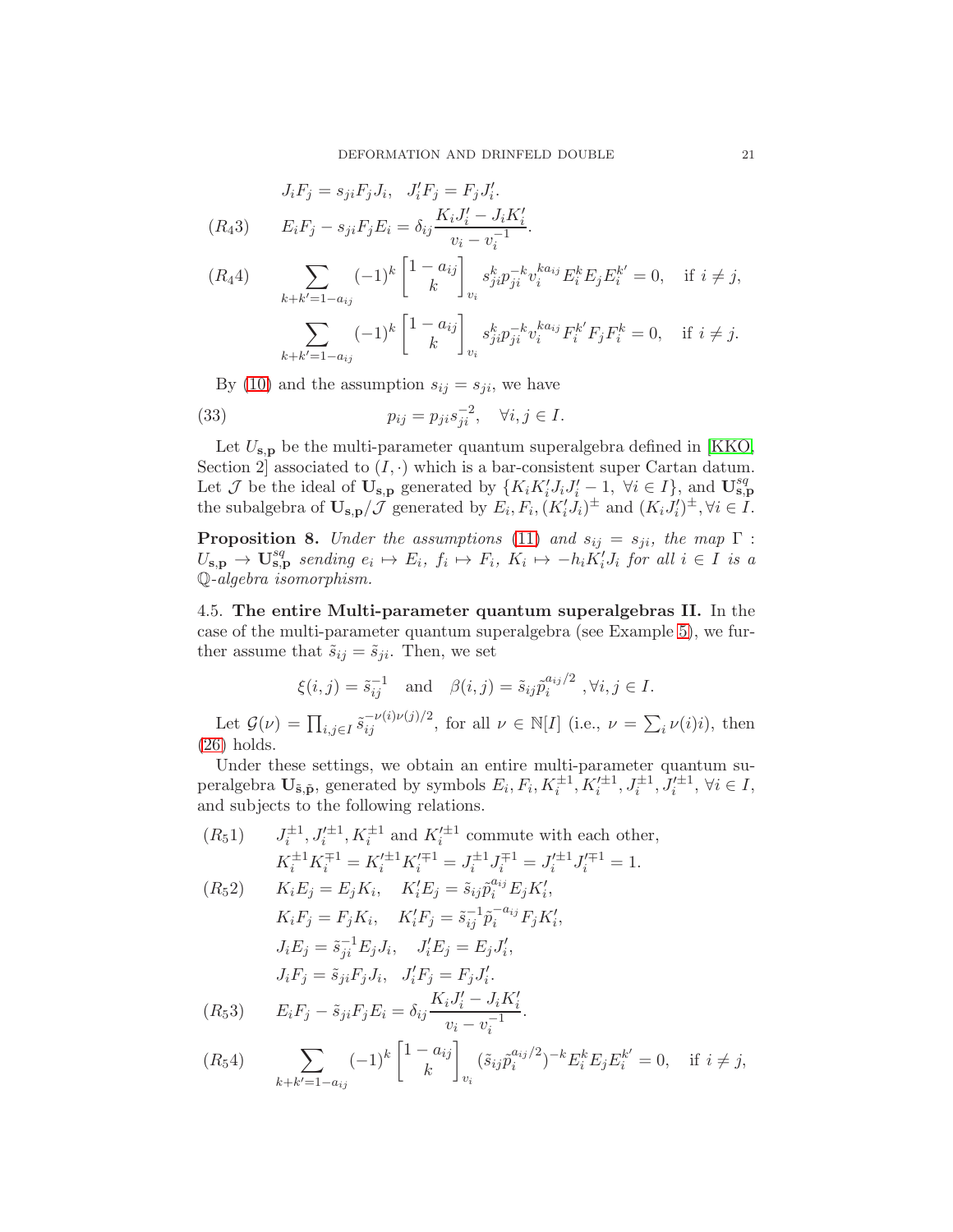$$
\sum_{k+k'=1-a_{ij}} (-1)^k \begin{bmatrix} 1-a_{ij} \\ k \end{bmatrix}_{v_i} (\tilde{s}_{ij}\tilde{p}_i^{a_{ij}/2})^{-k} F_i^{k'} F_j F_i^k = 0, \text{ if } i \neq j.
$$

Let  $U_{\tilde{\mathbf{s}},\tilde{\mathbf{p}}}$  be the multi-parameter quantum superalgebra defined in [\[KKO,](#page-21-7) Section 3 associated to  $(I, \cdot)$  which is a bar-consistent super Cartan datum. Let  $\mathcal L$  be the ideal of  $\mathbf{U}_{\tilde{\mathbf{s}}, \tilde{\mathbf{p}}}$  generated by  $\{K_i J'_i + v_i^{-1}, \ \forall i \in I\}$ , and  $\mathbf{U}_{\tilde{\mathbf{s}},j}^{sq}$  $_{\mathbf{\tilde{s},\tilde{p}}}^{sq}$  the subalgebra of  $\mathbf{U}_{\tilde{\mathbf{s}},\tilde{\mathbf{p}}}/\mathcal{L}$  generated by  $E_i, F_i$  and  $(K'_i J_i)^{\pm}, \forall i \in I$ .

**Proposition 9.** Under the assumptions [\(13\)](#page-8-3) and  $\tilde{s}_{ij} = \tilde{s}_{ji}$ , the map  $\sigma$ :  $U_{\tilde{\mathbf{s}},\tilde{\mathbf{p}}}\to \mathbf{U}_{\tilde{\mathbf{s}},\tilde{\mathbf{l}}}^{sq}$  $\tilde{\mathbf{s}}_{i}$  sending  $e_i \mapsto E_i$ ,  $f_i \mapsto F_i$  and  $\tilde{K}_i \mapsto -v_i K_i' J_i$  for all  $i \in I$  is a Q-algebra isomorphism.

### <span id="page-21-0"></span>**REFERENCES**

- <span id="page-21-12"></span>[BGH] N. Bergeron, Y. Gao, and N. Hu, Drinfel'd doubles and Lusztig's symmetries of two-parameter quantum groups. Journal of Algebra, 2005, 301(1):378-405.
- <span id="page-21-11"></span>[BW] G. Benkart and S. Witherspoon, Two-parameter quantum groups and Drinfel'd doubles. Algebras & Representation Theory, 2004, 7(3):261-286.
- <span id="page-21-4"></span>[C17] S Clark, Odd knot invariants from quantum covering groups. Algebraic & Geometric Topology, 2017, 17(5):2961-3005.
- <span id="page-21-3"></span>[CFLW] S. Clark, Z. Fan, Y. Li, and W. Wang, Quantum supergroups III. Twistors. Communications in Mathematical Physics, 2014, 332(1):415-436.
- <span id="page-21-5"></span>[CHW] S. Clark, D. Hill, and W. Wang, Quantum supergroups I. foundations. Transformation Groups, 2013, 18(4):1019-1053.
- <span id="page-21-9"></span>[D87] V.G. Drinfeld, Quantum groups. In Proc. Int. Cong. Math. (Berkeley, 1986), pages 798-820. Amer. Math. Soc., Providence, RI, 1987. MR 89f:17017.
- <span id="page-21-1"></span>[FL] Z. Fan and Y. Li, Two-parameter quantum algebras, canonical bases and categorifications. International Mathematics Research Notices, 2015, 2015(16):7016-7062.
- <span id="page-21-8"></span>[FLL] Z. Fan, Y. Li, and Z. Lin, An identification of Lusztig's modified forms of quantum algebras and their analogues. 2013, [arXiv:1312.0838.](http://arxiv.org/abs/1312.0838)
- <span id="page-21-15"></span>[GHZ] Y. Gao, N. Hu, and H. Zhang, Two-parameter quantum affine algebra of type  $G_2^{(1)}$ , Drinfeld realization and vertex representation. Journal of Mathematical Physics, 2015, 56(1):619-634.
- <span id="page-21-6"></span>[HPR] N. Hu, Y. Pei, and M. Rosso, Multi-parameter quantum groups and quantum shuffles. I. Quantum affine algebras, extended affine Lie algebras, and their applications, 2010, 506:145-171.
- <span id="page-21-13"></span>[HRZ] N. Hu, M. Rosso, and H. Zhang, Two-parameter quantum affine algebra  $U_{r,s}(\mathfrak{sl}_n)$ , Drinfel'd realization and quantum affine Lyndon basis. Communications in Mathematical Physics, 2008, 278(2):453-486.
- <span id="page-21-14"></span>[HZ] N. Hu and H. Zhang, Two-parameter quantum affine algebra of type  $C_n^{(1)}$ , Drinfeld realization and vertex representation. Journal of Algebra, 2016, 459:43-75.
- <span id="page-21-7"></span>[KKO] S.-J. Kang, M. Kashiwara, and S.-J. Oh, Supercategorification of quantum Kac-Moody algebras II. Advances in Mathematics, 2014, 265(1):169-240.
- <span id="page-21-2"></span>[L10] G. Lusztig, *Introduction to quantum groups*. Modern Birkhäuser Classics, Birkhäuser/Springer, New York, 2010.
- <span id="page-21-10"></span>[X97] J. Xiao, Drinfeld double and Ringel-Green Theory of Hall algebras. Journal of Algebra, 1997, 190(1):100-144.

College of Automation and College of Science, Harbin Engineering University, Harbin 150001, China

E-mail address: fanz@math.ksu.edu (Fan)